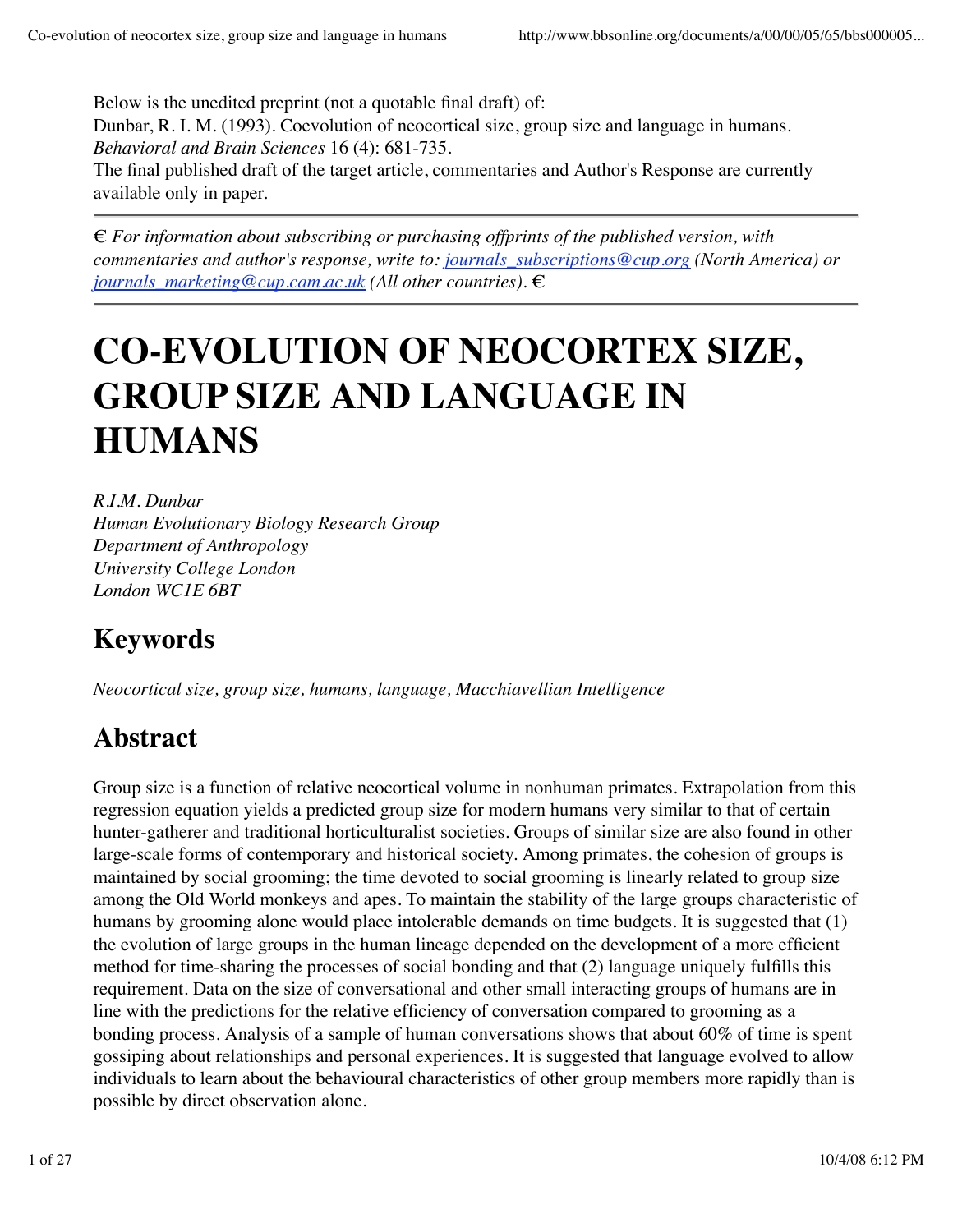#### 1. Introduction

Primates are, above all, social animals. This has inevitably led to the suggestion that such intense sociality is functionally related to the exceptional cognitive abilities of these animals, as reflected in their unusually large brains (Jolly 1969, Humphrey 1976, Kummer 1982, Byrne & Whiten 1988). This claim is supported by the finding that mean group size is directly related to relative neocortical volume in nonhuman primates (Sawaguchi & Kudo 1990, Dunbar 1992a). These analyses suggest that although the size of the group in which animals live in a given habitat is a function of habitat-specific ecologically-determined costs and benefits (see for example Dunbar 1988, 1992b), there is a speciesspecific upper limit to group size which is set by purely cognitive constraints: animals cannot maintain the cohesion and integrity of groups larger than a size set by the information- processing capacity of their neocortex.

The group size identified by this relationship appears to refer to the maximum number of individuals with whom an animal can maintain social relationships by personal contact. It is not necessary that all these individuals live in the same physical group: chimpanzees (among a number of other species) have a fission/fusion form of social system in which at any one time the community (the group in the sense defined above) is divided into a number temporary foraging parties whose composition changes repeatedly (see for example Wrangham 1986). Nor does it follow that a species' social system consists only of a single type of group: it is now clear that most primate species live in complex multi-tiered social systems in which different layers are functional responses to different environmental problems (e.g. the gelada and hamadryas baboons: see Dunbar 1988, 1989a). Rather, the neocortical constraint seems to be on the number of relationships that an animal can keep track of in a complex, continuously changing social world: the function subserved by that level of grouping will depend on the individual species' ecological and social context.

It is important to appreciate that the causal relationship between group size and neocortex size depends on the explanatory perspective (or level) adopted. In evolutionary terms, the size of a species' neocortex is set by the range of group size required by the habitat(s) in which it typically lives. However, seen in proximate terms from an individual animal's point of view, current neocortex size sets a limit on the number of relationships that it can maintain through time, and hence limits the maximum size of its group. This means that although the evolution of neocortex size is driven by the ecological factors that select for group size, we can use the relationship in reverse to predict group sizes for living species (Dunbar 1992a).

It is generally accepted that the cohesion of primate groups is maintained through time by social grooming (see Dunbar 1988). Social grooming is used both to establish and to service those friendships and coalitions that give primate groups their unique structure. As might be anticipated, the amount of time devoted to social grooming correlates well with group size, notably among the catarrhine primates (Old World monkeys and apes) (Dunbar 1991).

However, the relationship between group size and time devoted to grooming appears to be a consequence of the intensity with which a small number of key "friendships" (the primary network) is serviced rather than to the total number of individuals in the group (Dunbar 1991; Kudo et al, in preparation). These primary networks function as coalitions whose primary purpose is to buffer their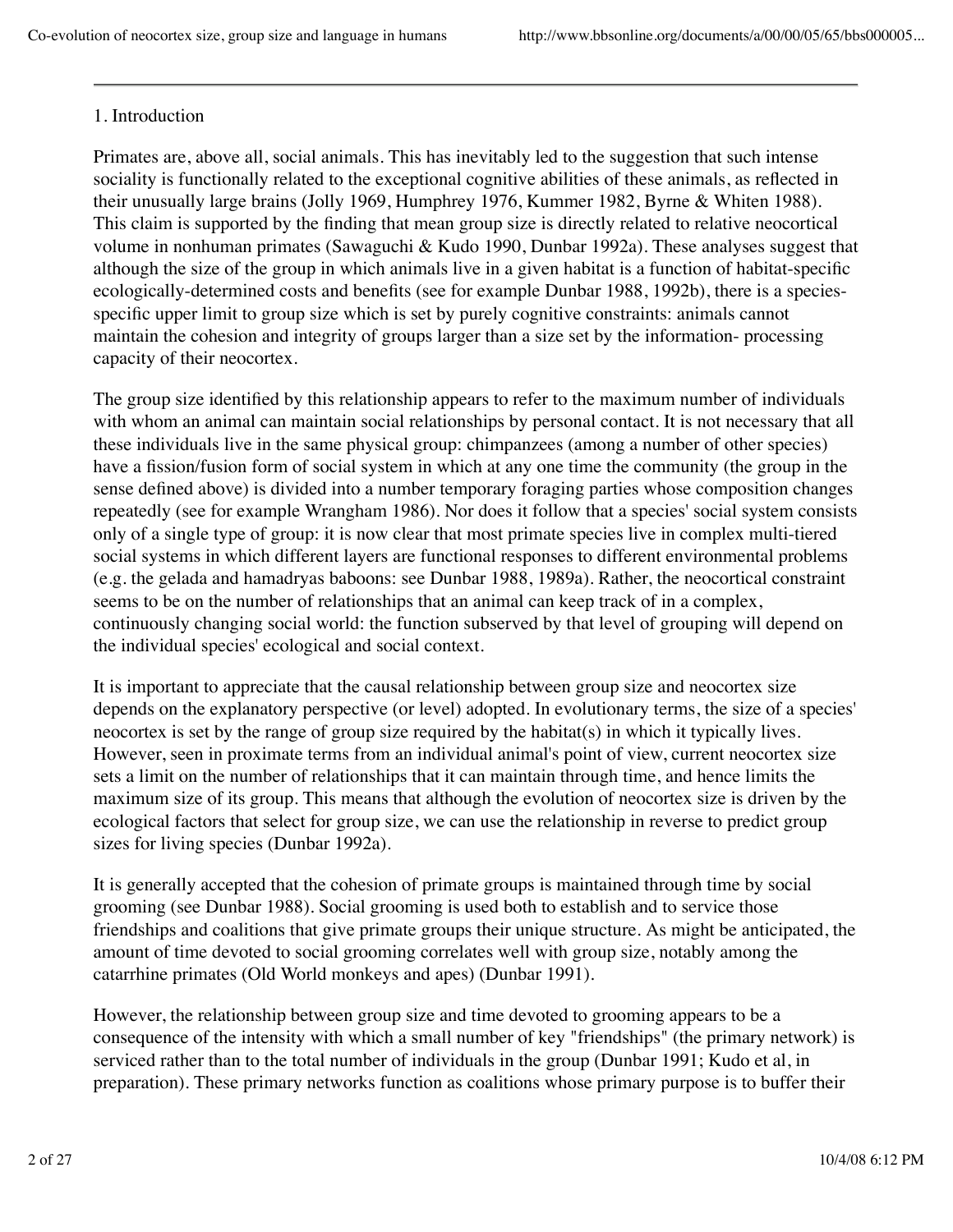members against harassment by the other members of the group. The larger the group, the more harassment and stress an individual faces (see for example Dunbar 1988) and the more important those coalitions are. It seems that a coalition's effectiveness (in the sense of its members' willingness to come to each other's aid) is directly related to the amount of time its members spend grooming each other (see Cheney & Seyfarth 1984, Dunbar 1984). Hence, the larger the group, the more time individuals devote to grooming with the members of their coalitionary clique.

The mean size of the primary network is, however, related to the mean group size for the species. This suggests that groups are built up by welding together sets of smaller primary networks (see also Cheney 1992) and that the total size of the group is ultimately limited not by the number of networks that can be welded together but rather by the size of the networks themselves.

In this paper, I ask what implications these two sets of results have for modern humans (Homo sapiens sapiens). If we extrapolate from the nonhuman primate regression, what group size would we predict for anatomically modern humans, given our current neocortex size? I then ask whether there are any observed human group sizes that correspond to this predicted value. Since the relationships that maintain group cohesion among nonhuman primates are serviced by social grooming, I use the regression equation for primates to determine how much time humans would have to spend grooming each other if they were to maintain group cohesion in this way for groups of the size predicted from neocortex size. Finally, I ask what implications this might have had for the evolution of language.

#### 2. Methods

A number of different measures have been used in comparative analyses to provide unbiased estimates of relative differences in brain size. These have included the Extra Cortical Neurons Index (the ratio of the observed number of cortical neurons over and above those required for somatic maintenance, as estimated from body size, brain size and neural density: Jerison 1973), the cerebral Progression Index (the ratio of observed brain or neocortical volume to that predicted for a basal Insectivore of the same body size: Stephan 1972), the Encephalisation Quotient (the residual of brain volume, or neocortex volume, regressed against body weight: Jerison 1973, Clutton-Brock & Harvey 1980, Sawaguchi & Kudo 1990) and the Neocortex Ratio (neocortex volume divided by the volume of the rest of the brain or the volume of the hindbrain: Dunbar 1992a).

In examining the relationship between neocortex size and group size in nonhuman primates, I found that all these measures are reasonable predictors of group size. However, Neocortex Ratio (measured against the rest of the brain excluding the neocortex) gives much the best fit, accounting for 76% of the variance in mean group size among 36 genera of Prosimian and Anthropoid primates (using data on neocortex volume provided by Stephan et al 1981) (see Dunbar 1992a).

This analysis was based on the mean group size observed for a given genus rather than the maximum group size. The main justification for using the mean group size in these analyses lies in the nature of primate social groups. In contrast to the relatively simple aggregations typical of many birds and herbivores, primate groups are highly structured with individual animals embedded in a complex set of social and kinship networks (see Dunbar 1988, 1989a). Whereas bird flocks can shed individuals through trickle migration as soon as they exceed their optimal size, primate groups cannot: they have to wait until the group is large enough to permit it to fission into two or more daughter groups of a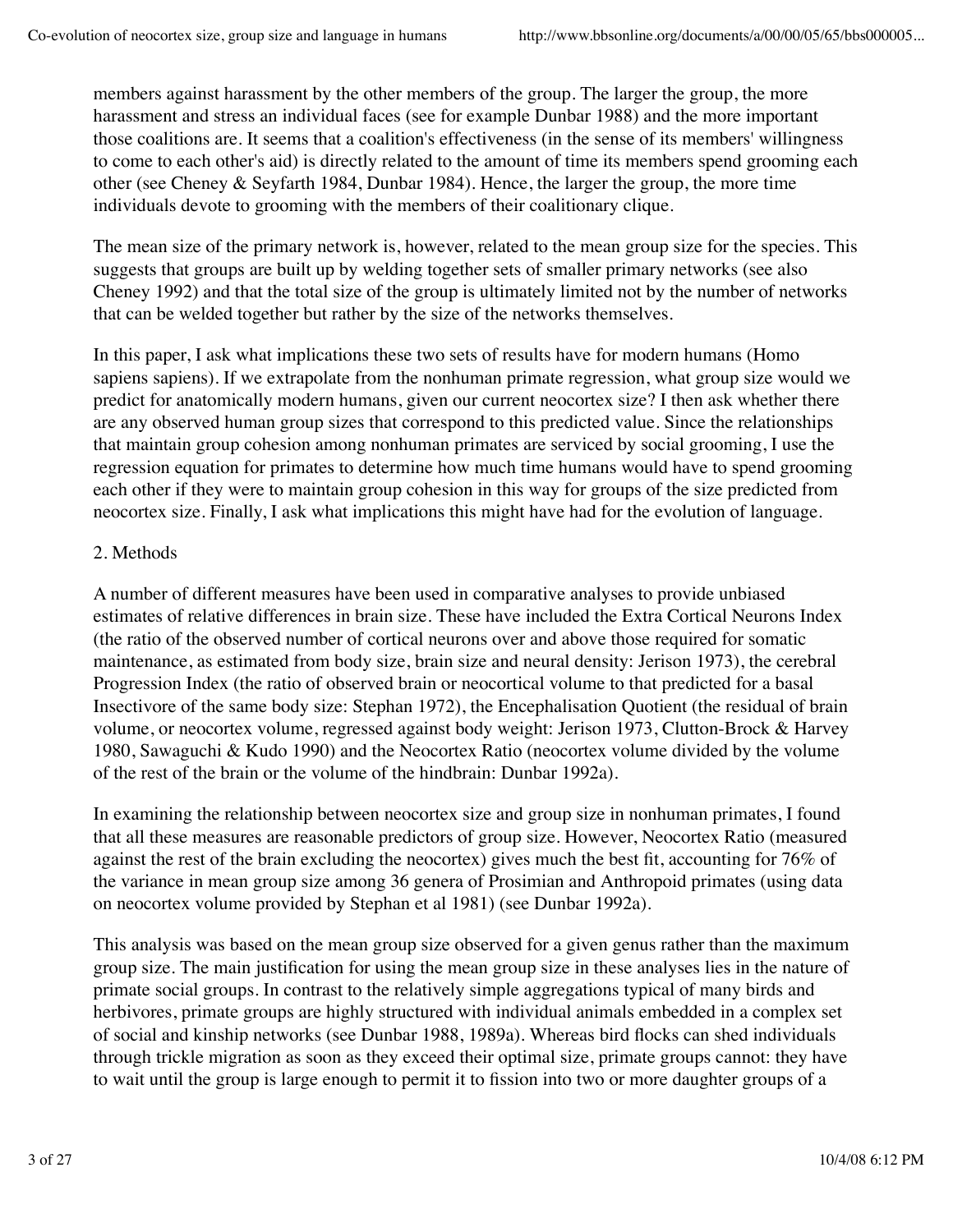minimum size necessary to ensure the safety and survival of their members. This means that primate groups tend to oscillate in size over quite a wide range around the optimal value. At the point of fission (by definition, their maximum observed size), groups tend to be unstable and close to social disintegration: this, of course, is why they undergo fission at that point. Hence, maximum group size is likely to represent the point of complete social collapse rather than the maximum size of group that the animals can maintain as a cohesive social unit. Consequently, mean group size is likely to be a better estimate of the limiting group size for a species than the maximum ever observed in any population (for further discussion, see Dunbar 1992a).

3. Results

#### 3.1. Group Size in Modern Humans

The best-fit reduced major axis regression equation between neocortex ratio and mean group size for the sample of 36 primate genera shown in Fig.1 was found to be:

 $log(N) = 0.093 + 3.389 log(CR)$  (1) (r2=0.764, t34=10.35, p<0.001), where N is the mean group size and CR is the ratio of neocortex volume to the volume of the rest of the brain (i.e. total brain volume minus neocortex) (Dunbar 1992a). Use of both major axis and least-squares regression, as well as alternative indices of relative neocortex size, all yield equations that are of about this same magnitude.

With a neocortex volume of 1006.5 cc and a total brain volume of 1251.8 cc (Stephan et al 1981), the neocortex ratio for humans is CR=4.1. This is about 50% larger than the maximum value for any other primate species (see Dunbar 1992a). Strictly speaking, of course, extrapolation from regression equations beyond the range of the X-variable values on which they are based is frowned on. However, we can justify doing so in this case on the grounds that our concern at this stage is exploratory rather than explanatory. We do so, therefore, in the knowledge that the confidence limits around any predictions are likely to be wide.

Equation (1) yields a predicted group size for humans of 147.8. Because the equation is log-transformed and we are extrapolating well beyond the range of neocortex ratios on which it is based, the 95% confidence limits around this prediction (from formulae given by Rayner 1985) are moderately wide (100.2- 231.1). Equations based on alternative indices of neocortex size (see Dunbar 1992a, Table 2) yield predicted group sizes that range from 107.6 (EQ residual of neocortex volume regressed against body weight) to 189.1 (Jerison's Extra Neocortical Neurons index) and 248.6 (absolute neocortex volume), all of which are within (or close to) the 95% confidence limits on the neocortex ratio equation.

In trying to test this prediction, we encounter two problems. One is deciding just what counts as the "natural" condition for H. s. sapiens; the other is the problem of defining the appropriate level of grouping for human societies living under these conditions.

It is generally accepted that human cultural evolution has proceeded at a very much faster pace than our anatomical evolution during the past few millenia. Given that our brain size has its origins in the later stages of human evolution some 250,000 years ago (Martin 1983, Aiello & Dean 1990), we may assume that our current brain size reflects the kinds of groups then prevalent and not those now found among technologically advanced cultures. The closest we can get to this is to examine those modern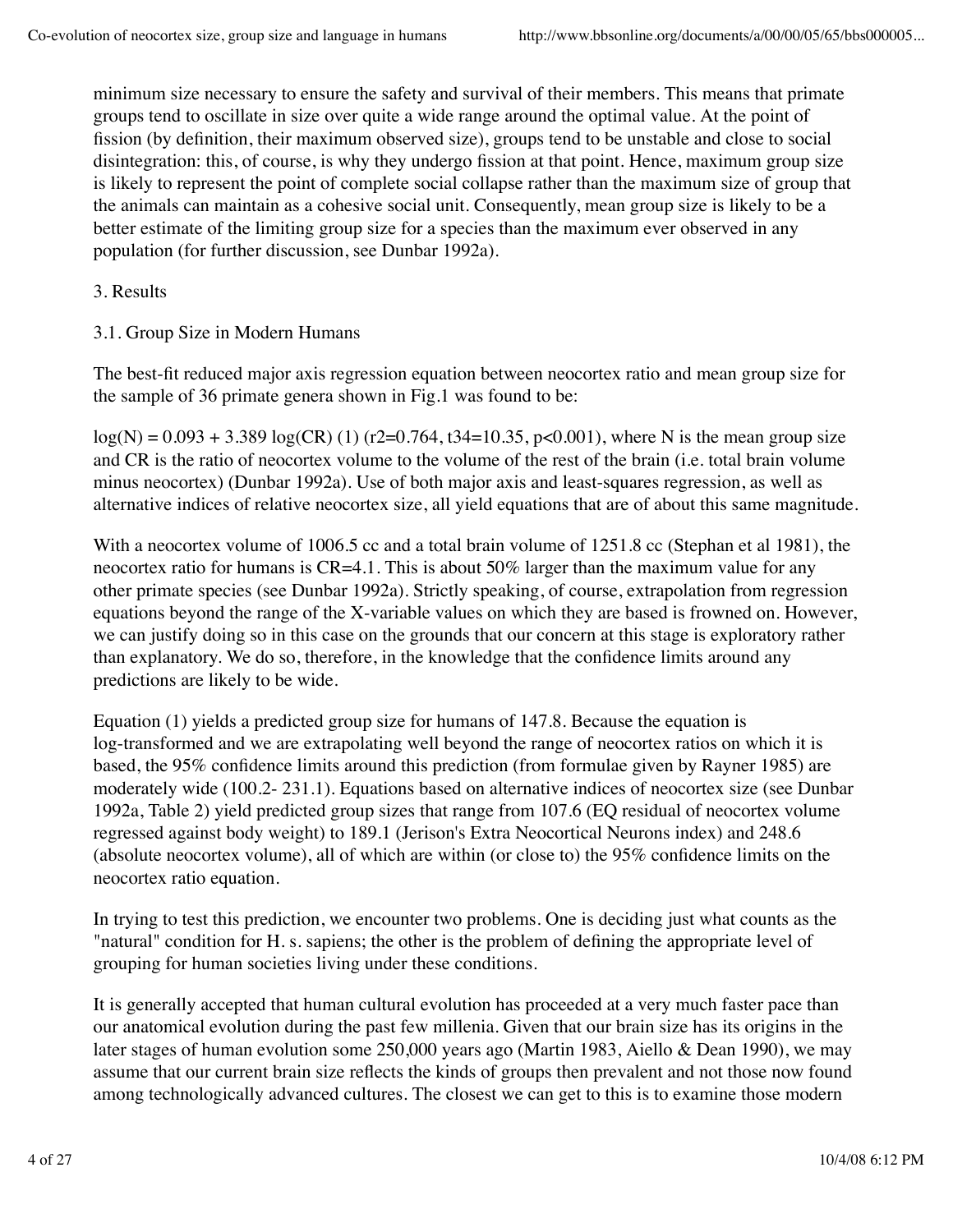humans whose way of life is thought to be most similar to that of our late Pleistocene ancestors. These are generally presumed to be the hunter-gatherers (Service 1962, Sahlins 1972).

Given that hunter-gatherers are the only appropriate source of information, we then face the problem of deciding what constitutes the appropriate level of grouping within hunter- gatherer societies. There has, however, been considerable debate within anthropology as to the precise structure of these societies (see Service 1962, Birdsell 1970, Williams 1974, Morris 1982, Lee 1982). Irrespective of how this debate is eventually resolved, it is nonetheless clear that most hunter-gatherers live in complexly structured social universes that involve several different levels of grouping.

Thus, the !Kung San of southern Africa live in camps whose composition can change from day to day, but whose membership is mostly drawn from a distinct set of individuals whose foraging area is based on a number of more or less permanent waterholes; several of these "regional groups" make up a much larger tribal grouping typically based on a common dialect and occupancy of a given geographical area (see Lee 1982). The temporary living groups are drawn together into their larger regional groupings for up to three months each year when they congregate at traditional dry season camps based on what is often the only permanent waterhole in the region.

Lee (1982) refers to this as a concentration/dispersal social system and suggests that its origins lie in the unpredictable nature of food and water sources in typical Bushman habitats. He also argues that this form of flexible social system is typical of most (if not all) modern hunter-gatherers: rather similar patterns of social organisation have been documented, for example, among the Australian aboriginals (Meggitt 1965, Strehlow 1947), various Eskimo societies (Spencer 1959, Damas 1968), many of the North American Indian tribes (Helm 1968, Leacock 1969, Steward 1938, Drucker 1955) and among the Congo pygmies (Turnbull 1968, Hewlett 1988).

Given this complexity, any attempt to determine the "true" group size in hunter-gatherers would almost certainly be challenged by anthropologists on innumerable ethnographic grounds. In addition, two other more general objections might be raised. One is that most surviving hunter-gatherers occupy marginal habitats, and this may well influence both the size and the structure of their social systems (as is known to be the case with baboons, for example: Dunbar 1992a, in press). The second is that most living hunter-gatherer societies have been seriously disrupted, either directly or indirectly, by contact with modern colonial cultures.

In view of these caveats, and rather than get involved in the kind of fruitless argument about definitions that has so often clouded the literature in this area, I will proceed more cautiously and simply ask whether we find any groups at all that are consistently of the size predicted for modern humans by equation (1). Given the definition of grouping elaborated in the Introduction, the central issue is not whether a particular form of grouping occurs in every social system but whether a particular size of grouping does so.

Unfortunately, ethnographers have not often regarded censusses as an important feature of their investigations: although most studies allude to groupings of different kinds and often describe the structural relationships between them in great detail, they seldom provide quantitative data on the sizes of these groupings. Table 1 summarises all the data I have been able to find in the ethnographic literature for a number of historical and contemporary hunter-gatherer and swidden horticulturalist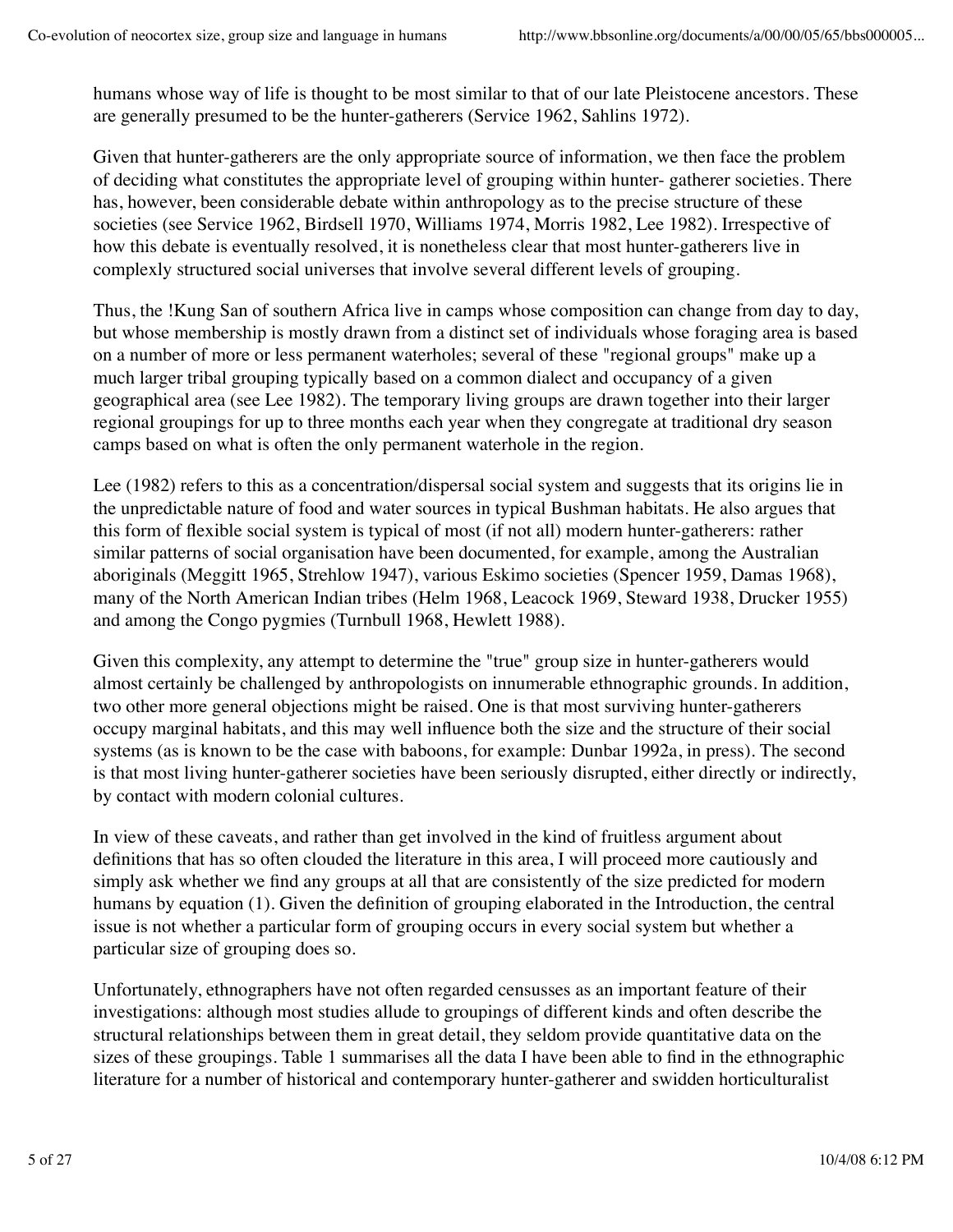societies. I have included swidden horticulturalists since these may reasonably be considered to be settled hunter-gatherers (see Johnson & Earle 1987).

The data in Table 1 suggest that group sizes fall into three quite distinct size classes: small living groups of 30-50 individuals (commonly measured as overnight camps, but often referred to as bands in some of the hunter-gatherer literature), a large population unit (the tribe or in some cases sub-tribe) that typically numbers between 500 and 2500 individuals and an intermediate level of grouping (either a more permanent village or a culturally defined clan or lineage group) that typically contains 100-200 people. In a few cases (e.g. the Mae Enga and the Kaluli of New Guinea), more than three grouping layers were identified by the ethnographer. Most such groupings are, however, organised in a hierarchically inclusive fashion and I have therefore identified the groupings that are closest to the senses defined above.

Plotting these values on a graph produces what appears to be a clear trimodal distribution of group sizes with no overlap between grouping levels (Fig. 2). The average size of the smallest and largest grouping levels (means of 37.7 and 1154.7, respectively) correspond quite closely to the figures for bands (30-50) and tribal groups (1000-2000) that are widely quoted in the anthropological literature (e.g. Steward 1955, Service 1962). The level of grouping that appears to lie between these two has, however, been given little more than passing attention (even though the social significance of such groupings as clans have been discussed extensively). This is reflected in the large number of ? entries in Table 1, indicating that the ethnographer discussed such a grouping but gave no indication of its actual size.

The average size of the intermediate level groups for those societies for which accurate census data are available is 148.4 (range 90-221.5, N=9). If all the available data are considered (taking median values in cases where only ranges are given), the mean is  $134.8$  (N=15); if only nomadic huntergatherers are considered, the mean is  $156.4$  (N=4). None of these estimates differs significantly from the predicted value  $(z< +0.431, P>0.667$  2-tailed). Indeed, with one exception (the Mae Enga of New Guinea), all the values given in Table 1 lie within the 95% confidence limits of the predicted value (and even the exception is only just outside the lower 95% confidence limit). More importantly, in no case does the mean size of any temporary camp or tribal grouping (i.e. the smaller and larger grouping types) lie within the 95% confidence limits on the predicted group size. Indeed, the mean values for the band and tribal level groupings are significantly different from the predicted value (z=6.401 and  $z=9.631$ , respectively, P<<0.0001).

Note that the coefficient of variation for the intermediate level grouping is considerably smaller than those for either of the other two groupings (Table 1). This suggests that the constraints on the former are greater than those on the latter, as might be expected if the former is subject to an intrinsic (e.g. cognitive) constraint whereas the latter are more often determined by extrinsic environmental factors. The size of hunter-gatherer "bands" (or night camps), for example, is known to be particularly unstable and to be seasonally adjusted to the group's resource base (Turnbull 1968, Lee 1982, Johnson & Earle 1987). In contrast, the greater variability in the size of the tribal level groupings almost certainly reflects the impact of contact with modern (especially European) cultures and their attendant diseases; in many cases, these have drastically reduced the size of indigenous tribes.

It is important to note that the intermediate level groupings do not always have an obvious physical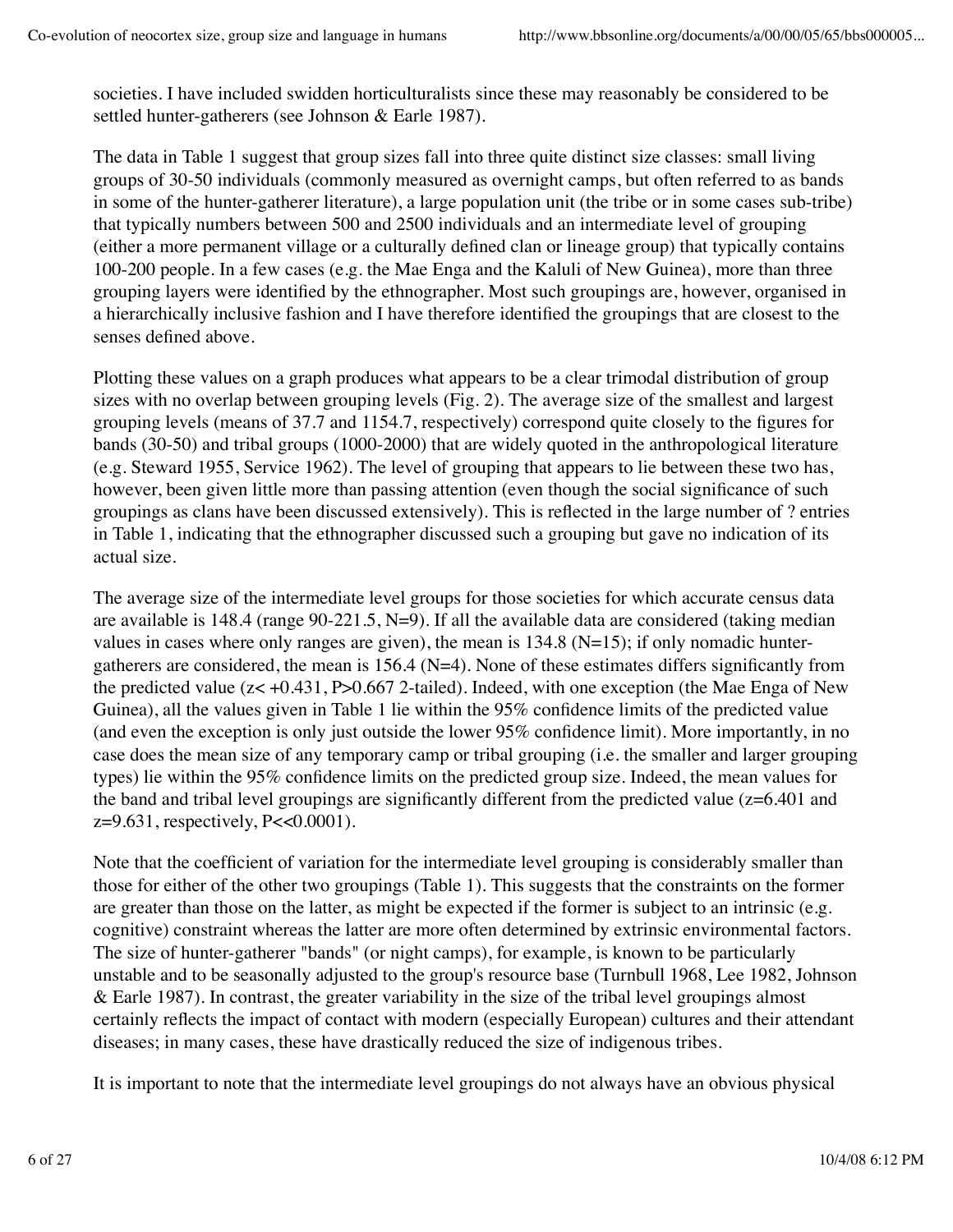manifestation. Whereas overnight camps can readily be identified as demographic units in time and space and the tribal groupings can be identified either by linguistic homogeneity or geographical location (and often both), the intermediate level groupings are often defined more in terms of ritual functions: they may gather together once a year to enact rituals of special significance to the group (such as initiation rites), but for much of the time the members can be dispersed over a wide geographical area and, in some cases, may even live with members of other clan groupings. Nonetheless, what seems to characterise this level of grouping is that it constitutes a subset of the population that interacts on a sufficiently regular basis to have strong bonds based on direct personal knowledge. My reading of the ethnographies suggests that knowledge of individuals outside this grouping is generally less secure and based more on gross categories (a "Them" and "Us" basis as opposed to identifying individuals by name). More importantly, perhaps, in the case of New Guinea horticulturalists at least, the intermediate level grouping seems to provide an outer network of individuals who can be called on for coalitionary support during raids or the threat of attack by other groups (see Meggitt 1965b, Hallpike 1977). Thus, this intermediate level of grouping in human societies seems to correspond rather precisely in both size and social function to what we would expect on the basis of the nonhuman primate data.

It is of interest to note that estimates of the size of Neolithic villages in Mesopotamia are of about the same magnitude. Oates (1977), for example, gives a figure of 150-200, based on the fact that 20-25 dwellings seems to be the typical size of a number of village sites dated to around 6500-5500 BC.

In fact, it turns out that figures in the region of 150 occur frequently among a wide range of contemporary human societies. Thus, the mean size of the 51 communities (or Bruderhoefe) in the Schmedenleut section of the Hutterites (a fundamentalist group who live and farm communally in South Dakota and Manitoba) is 106.9 individuals (Mange & Mange 1980). According to Hardin (1988), the Hutterites regard 150 individuals as the limiting size for their farming communities: once a community reaches this size, steps are taken to split it into two daughter communities. Bryant (1981) provides another example from an East Tennessee rural mountain community (all of whom claim to be related to each other and regard themselves as a single social group): the total number of living members was 197 when the community was censussed at the end of the 1970s. Even academic communities appear to abide by this rule. Price & Beaver (1966), for example, found that research specialities in the sciences tend to consist of up to 200 individuals, but rarely more. Becher (1989) sampled network sizes (defined as the number of individuals whose work you pay attention to) in 13 academic sub- disciplines drawn from both the sciences and the humanities and concluded that the typical size of the outer circle of professional associates that defines a sub-discipline is about 200 (with a range between 100-400). It seems that disciplines tend to fragment with time as their numerical size (and, of course, literature) grows.

In addition, it turns out that most organised (i.e. professional) armies have a basic unit of about 150 men (Table 3). This was as true of the Roman Army (both before and after the reforms of 104BC) as of modern armies since the sixteenth century. In the Roman Army of the classical period (350-100 BC), the basic unit was the maniple (or "double-century") which normally consisted of 120-130 men; following the reforms instituted by Marius in 104BC, the army was re-organised into legions, each of which contained a number of semi-independent centuries of 100 men each (Haverfield 1955, Montross 1975). The smallest independent unit in modern armies (the company) invariably contains 100-200 men (normallly three or four rifle platoons of 30-40 men each, plus a headquarters unit,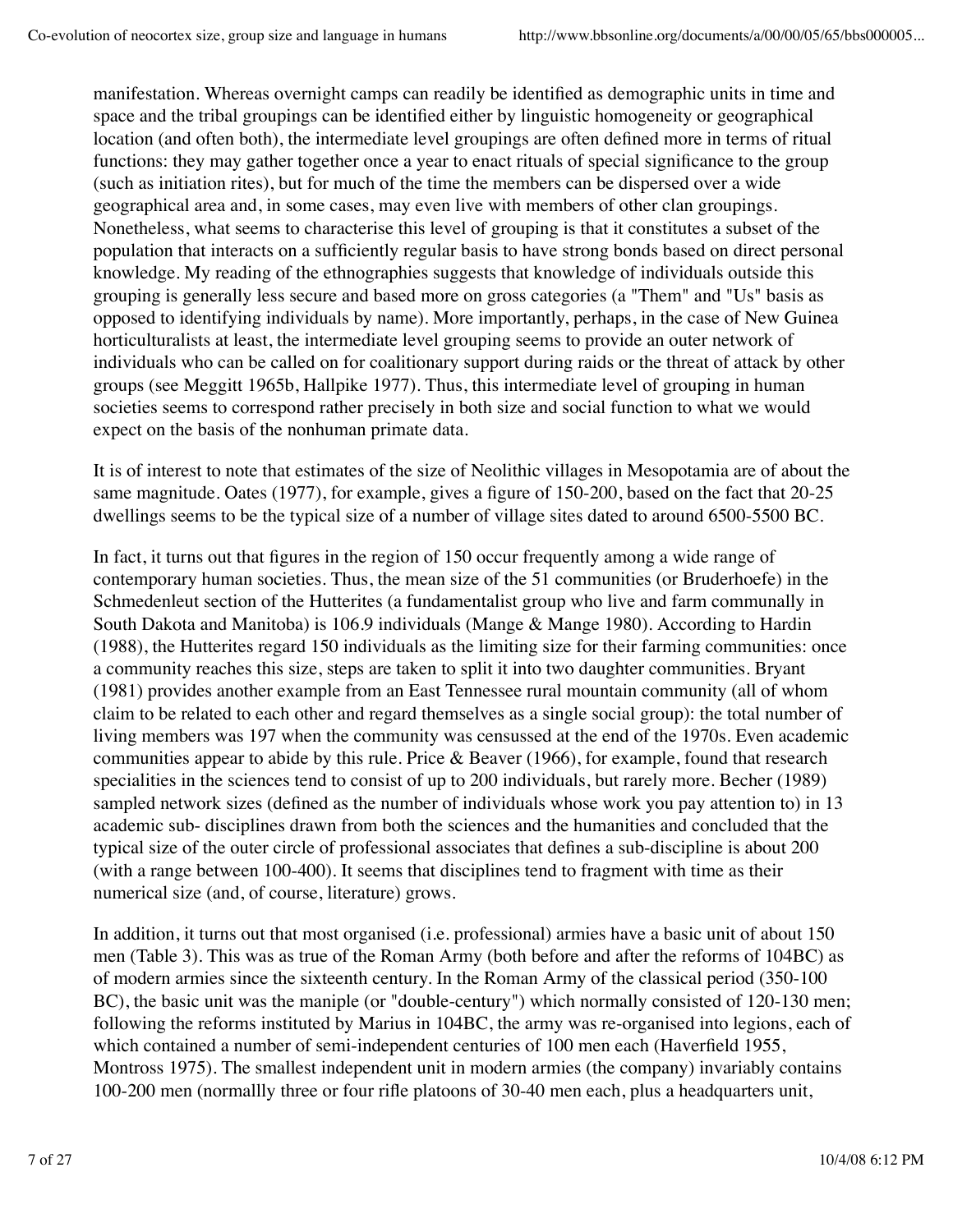sometimes with an additional heavy weapons unit) (Table 3). Although its origins date back to the German mercenary Landsknechts groups of the sixteenth century, the modern company really derives from the military reforms of the Swedish king Gustavus Adolphus in the 1620s. Despite subsequent increases in size to accomodate new developments in weaponry and tactics, the company in all modern armies has remained within the 95% confident limits of the predicted size for human groups. The mean size of 179.6 for the twentieth century armies listed in Table 3 does not differ significantly from the 147.8 predicted by equation (1)  $(z=0.913, P=0.361$  2-tailed).

This fact has particular significance in the context of the present argument. Military units have to function very efficiently in coordinating men's behaviour on the battlefield: the price of failing to do so is extremely high and military commanders cannot afford to miscalculate. Given that the fighting power of a unit is a function of its size, we might expect there to be considerable selection pressure in favour of units that are as large as possible. That the smallest independent unit should turn out to have a maximum size of about 200 even in modern armies (where technology presumably facilitates the coordination of planning) suggests that this upper limit is set by the number of individuals who can work effectively together as a coordinated team. Military planners have presumably arrived at this figure as a result of trial and error over the centuries.

In the context of the present analysis, the reason given by the Hutterites for limiting their communities to 150 is particularly illuminating. They explicitly state that when the number of individuals is much larger than this, it becomes difficult to control their behaviour by means of peer pressure alone (Hardin 1988). Rather than create a police force, they prefer to split the community. Forge (1972) came to a rather similar conclusion on the basis of an analysis of settlement size and structure among contemporary New Guinea "neolithic" cultivators. He argued that the figure 150 was a key threshold in community size in these societies. When communities exceed this size, he suggested, basic relationships of kinship and affinity were insufficient to maintain social cohesion; stability could then be maintained only if formal structures developed which defined specific roles within society. In other words, large communities were invariably hierarchically structured in some way, whereas small communities were not.

Similarly, in an analysis of data from 30 societies ranging from hunter-gatherers to large-scale agriculturalists, Naroll (1956) demonstrated that there was a simple power relationship between the maximum settlement size observed in a given society and both the number of occupational specialities and the number of organisational structures recorded for it. His analyses suggest that there is a critical threshold at a maximum settlement size of 500 beyond which social cohesion can only be maintained if there is an appropriate number of authoritarian officials. Bearing in mind that Naroll's threshold is expressed as the maximum observed settlement size, it seems likely that the equivalent mean settlement size will not be too far from the value of 150 suggested by the above analyses.

Other evidence suggests that 150 may be a functional limit on interacting groups even in contemporary western industrial societies. Much of the sociometric research on industrial and other comparable organisations, for example, has demonstrated that there is a marked negative effect of group size on both group cohesion and job satisfaction (as indicated by absenteeism and turnover in posts) within the size range under consideration (i.e. 50-500 individuals: see, for example, Indik 1965, Porter & Lawler 1965, Silverman 1970). Indeed, an informal rule in business organisation identifies 150 as the critical limit for the effective coordination of tasks and information-flow through direct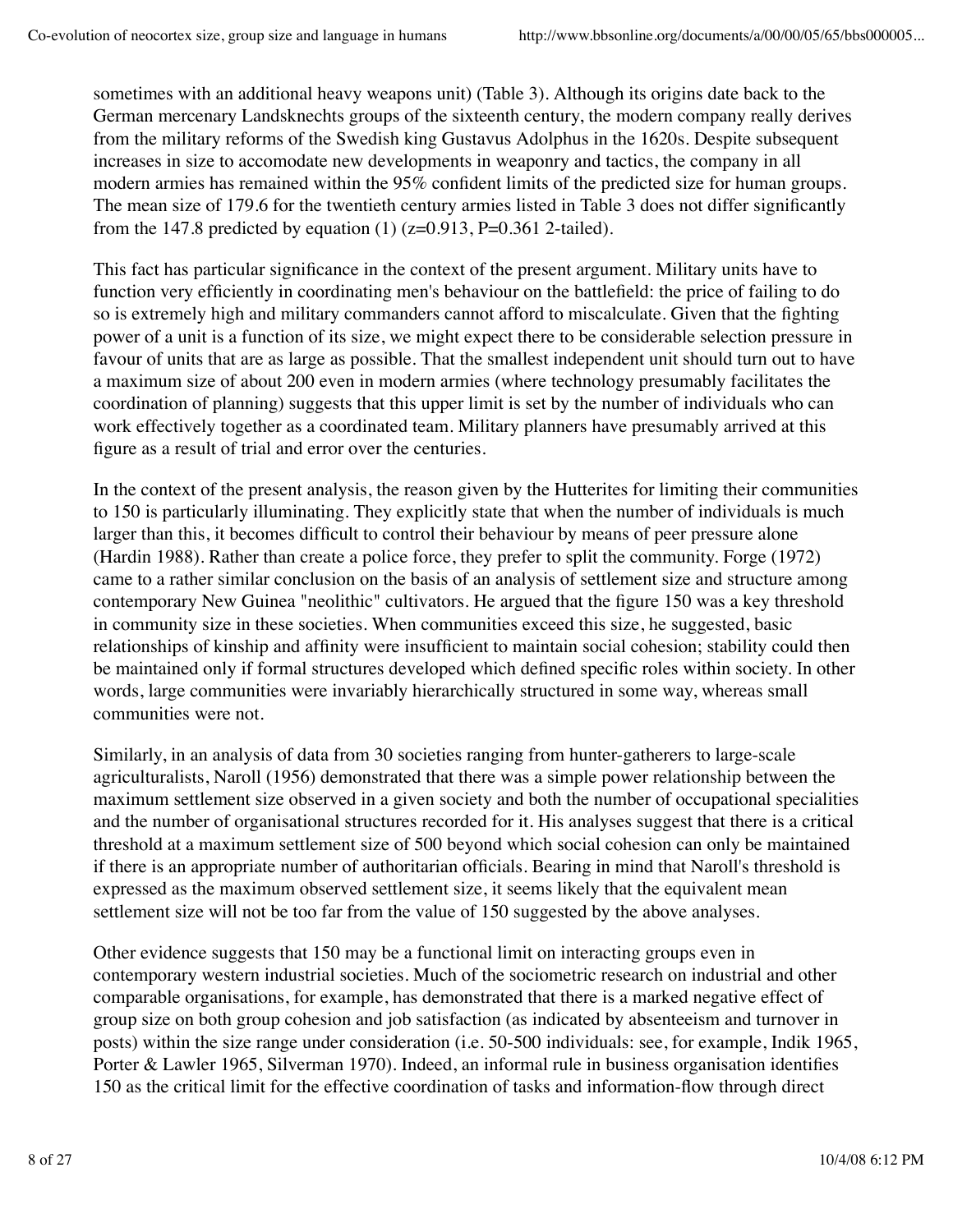person-to-person links: companies larger than this cannot function effectively without sub-structuring to define channels of communication and responsibility (J.-M. Delwart, pers. commun.). Terrien & Mills (1955), for example, found that the larger the organisation, the greater the number of control officials that is needed to ensure its smooth functioning.

Other studies have suggested that there is an upper limit on the number of social contacts that can be regularly maintained within a group. Coleman (1964) presented data on friendships among print shop workers which suggest that the likelihood of having friends within the workplace reaches an asymptote at a shop size of 90-150 individuals. (The small size of the sample for large groups makes it difficult to identify the precise point at which "saturation" is reached.) Coleman explicitly argued that this was a consequence of the fact that there is a limit to the number of individuals within a shop that any one person can come into contact with. Moreover, his results also seemed to suggest that the large number of regular interactants that an individual can expect to have within a large work group limits the number of additional friendships that can be made outside the workplace.

Most studies of social networks in modern urban societies have tended to concentrate on specific sub-sets (e.g. "support networks") within the wider network of "friends and acquaintances" (see Mitchell 1969, Milardo 1988). One exception to this has been the study by Killworth et al (1984) who used a "reversed small world" protocol to determine the total network size (i.e. the total number of individuals that are known by name with whom a respondent has a degree of personal contact). Forty subjects were each given a dossier containing 500 fictious (but realistic) target individuals living in different parts of the world and asked to name an individual among their own acquaintances who (either directly or via a chain of acquaintances of their own) would be able to pass a message to each of the targets. The number of different acquaintances listed was assumed to be an index of the subject's total social network. The mean number of acquaintances selected was 134 (though the variance around this figure was considerable). Since the number of nominated acquaintances seems to increase more slowly as the number of targets increases, Killworth et al (1984) suggested that the asymptotic network size could be determined by extrapolation from the rate at which the curve of nominated acquaintances increases with increasing numbers of targets. They calculated this value to be about 250. Though just outside the 95% confidence limits on the predicted value (z=2.29, P=0.022 2- tailed), this latter estimate is not so far outside the range of likely values as to be seriously worrying. For one thing, the difference between the mean and asymptotic values may well reflect the difference between the functional norm (i.e. the number of personal friends that an individual has) and the maximum network size when more peripheral acquaintances are included. More research in this area is clearly needed to clarify this.

#### 3.2. Grooming and the Evolution of Language

Given that primate groups are held together by social grooming, time budget constraints on group size become an important consideration (Dunbar 1992b). Even if a species has the cognitive capacity to manage all the relationships involved in large groups, there may be circumstances under which the animals simply do not have the time available to devote to servicing those relationships through social grooming. Relationships that are not serviced in this way will cease to function effectively; as a result, the group will tend to disperse and the population will settle at a new lower equilibrium group size (Dunbar 1992b).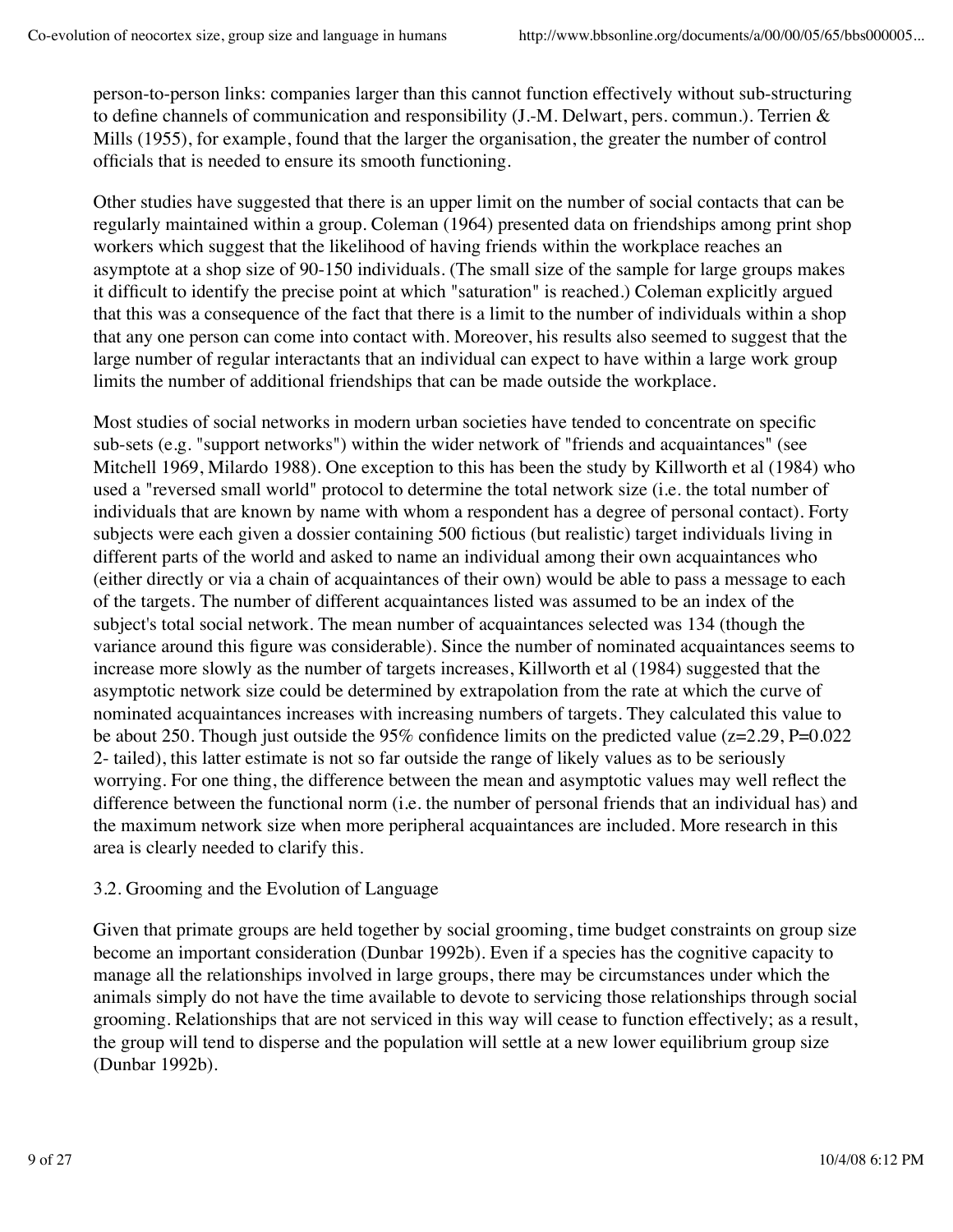A comparative analysis of the determinants of time spent grooming by primates has demonstrated that grooming time is a linear function of group size, at least within the catarrhine primates (Dunbar 1991). The distribution of the data suggests that grooming does not necessarily function in such a way that each individual grooms with every other group member: rather, as noted earlier (p.000), it suggests that the intensity of grooming with a small number of "special friends" (or coalition partners) increases in proportion to increasing group size. Irrespective of precisely how grooming functions to integrate large primate groups, we can use the relationship between group size and grooming time to predict the grooming time required to maintain cohesion in groups of the size predicted for modern humans.

Since our main concern is with how time spent grooming functions to maintain group cohesion, I have considered only those catarrhine species which do not have fission-fusion social systems. For the 22 species listed in Dunbar (1991, Table 1) that are described as living in stable cohesive groups, the reduced major axis regression equation is:

 $G = -0.772 + 0.287$  N (2) where G is the percentage of time devoted to social grooming during the day (r2=0.589, t20=5.36, P<0.001: Fig. 3). (Logging the data does not affect the value of r2, but produces impossibly high values of grooming time for some primate populations as a direct result of the transformation.) The highest recorded value for any individual species is 18.9% for one group of Papio papio baboons (Sharman 1981), but a number of other baboon and macaque groups exhibit grooming time allocations in the range 15-18% (see for example Iwamoto & Dunbar 1983). A figure of around 20% seems to be an absolute upper limit on the amount of time that primates can afford to devote to social interaction.

(Alternative forms for equation [2] using least-squares regression and/or the full Catarrhine data-set yield equations that are very similar in form, but whose coefficients vary somewhat. Although this affects the absolute values for the grooming time requirement, it does not affect their relative values; hence, the argument itself is unaffected. Equation [2] seems to give a generally better fit to the primate data; in particular, it yields a more accurate prediction of the amount of time devoted to social grooming in the very large groups typical of the gelada. I have preferred to use it here mainly for this reason.)

The group size predicted for modern humans by equation (1) would require as much as 42% of the total time budget to be devoted to social grooming. (The 95% confidence limits on predicted group size would yield grooming times that range from 28% to 66%.) This is more than double that observed in any population of nonhuman primates. Bearing in mind that this figure refers to the average group size, and that many groups will be substantially larger than this, the implications for human time budgets are clearly catastrophic. A group of 200, for instance, would have to devote 56.6% of its day to social grooming. For any organism that also has to earn a living in the real world, this would place a significant strain on its ability to balance its time budget. This problem would clearly be compounded if thermoregulatory considerations forced individuals to take time out to rest in shade during the hottest parts of the day: among baboons at least, temperature-driven resting appears to be incompatible with social interaction (Dunbar 1992b).

To place this in perspective in relation to relative neocortex size in the hominoids, I have calculated the equivalent figures for predicted group size and grooming time for all the genera of hominoids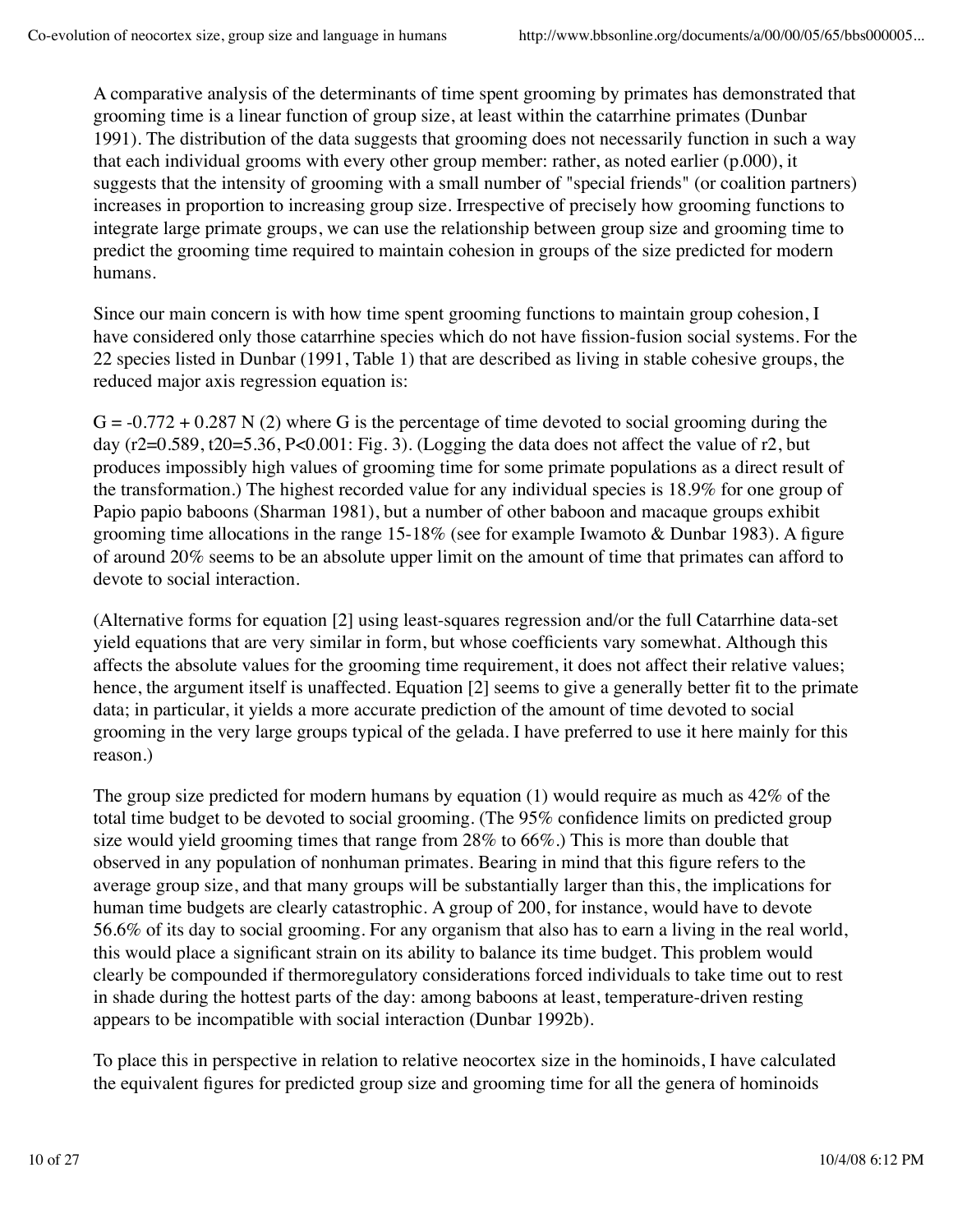(Table 3). (The fact that only the chimpanzees live in groups of the size predicted by equation [1] is not of significance in the present context: this point is discussed in more detail in Dunbar [1992a].) The question I want to ask here is whether the neocortex size of non-human hominoids is large enough to yield group sizes that would lead to a time- budgetting crisis if the group's relationships had to be serviced by social grooming alone. Table 3 suggests that, although group size increases steadily through the hominoids, in no case is the grooming time requirement predicted by equation (2) excessive by the standards of other catarrhine primates. The figure of around 15% social time predicted for orang utans and chimpanzees compares very favourably with the values actually observed among baboons and macaques (see Dunbar 1991). Although larger bodied apes would need to spend a rather higher proportion of their day foraging than smaller-bodied baboons, the predicted grooming time requirement is not such as to suggest that it would place excessive pressure on their time budgets. Data summarised by Wrangham (1986) indicate that the various chimpanzee populations spend 25-43% of their time in non-foraging activities (mainly resting and social interaction). None of these populations would be forced to forgo any foraging time were they to spend as much as 20% of their time in social grooming.

The situation for modern humans is clearly very different and such high grooming time requirements simply could not be met. In baboons, it has been shown that when the actual amount of time devoted to social interaction is less than that predicted for a group of the observed size, the group tends to fragment easily during foraging and often subsequently undergoes fission (Dunbar 1992b). Faced with this problem, there are, in principle, only two solutions: either reduce group size to the point where the amount of grooming time is manageable or use the time that is available for social bonding in a more efficient way.

Given that minimum group sizes are ecologically imposed (see Dunbar 1988), there may be little that a particular species can do to manipulate its group size in a particular habitat. The only option will thus be a more efficient use of the time available for social bonding. In this context, the main problem with grooming as a bonding mechanism is that it is highly inflexible: it is all but impossible to do anything else while grooming or being groomed. In addition, grooming is an essentially dyadic activity: only one other individual can be groomed at a time.

Modern humans do, however, possess a form of social communication that overcomes both of these limitations very effectively: not only can speech be combined with almost every other activity (we can forage and talk at the same time), but it can also be used to address several different individuals simultaneously. Thus, language introduces major savings by allowing an individual to do two different things at once. My suggestion, then, is that language evolved as a "cheap" form of social grooming, so enabling the ancestral humans to maintain the cohesion of the unusually large groups demanded by the particular conditions they faced at the time.

#### 3.3. Language as a Bonding Mechanism

That language (and hence speech) might have evolved as a consequence of the need to increase group size raises the question of just how it functions as a bonding mechanism. Conventionally, language has always been interpreted in terms of the exchange of information, and this has usually been understood as being the exchange of information about the environment (e.g. the location of prey, the coordination of behaviour during the hunt). However, the social intelligence hypothesis for the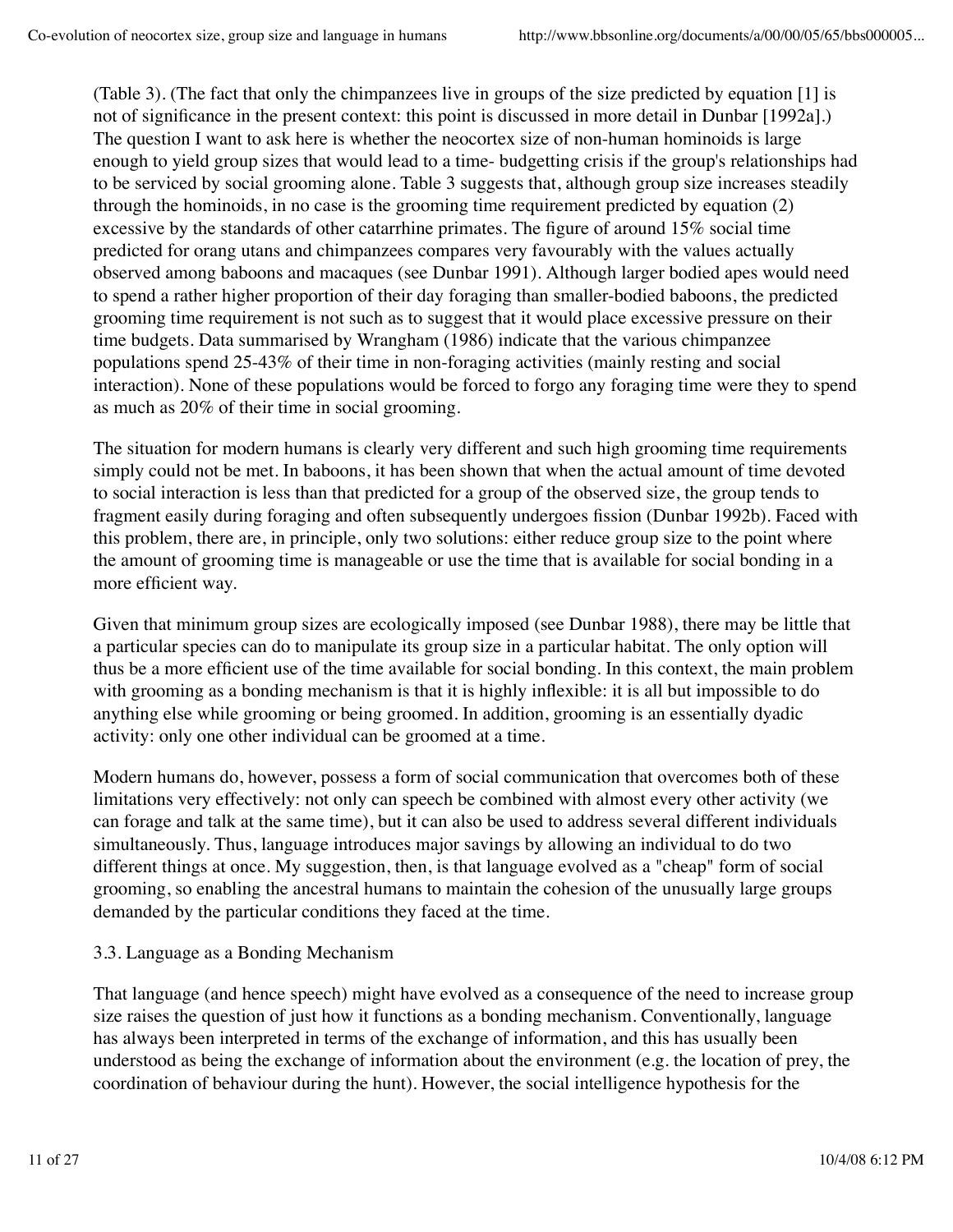evolution of large brain size in primates (see Byrne & Whiten 1988) implies that the acquisition and manipulation of social knowledge is the primary consideration. The fact that language can be interpreted as fulfilling the same role as social grooming suggests that, rather than being the selective factor driving brain evolution, ecologically-related information-exchange might be a subsequent development that capitalised on a window of opportunity created by the availability of a computer with a substantial information-processing capacity.

How might language function as a mechanism for social bonding? There would appear to be at least two possibilities. One is by allowing individuals to spend time with their preferred social partners, thereby enabling them to acquire information about each other's behaviour by direct observation. This appears to be one way in which social grooming itself might work (Dunbar 1988). That the intellectual content of human conversations is often trivial (and, indeed, many conversations are highly formulaic and ritualised) lends some support to this argument. The second possibility is that language permits the acquisition of information about third party social relationships, thereby enabling an individual to acquire knowledge of the behavioural characteristics of other group members without actually having to observe them in action. (I am grateful to R.W.Byrne for pointing this out to me.) This would have the effect of considerably widening an individual's sphere of social knowledge relative to what would be possible from direct personal observation. This suggestion meshes well with the social intelligence hypothesis, and is given some support by the extent to which humans seem to be fascinated by gossip about other people's behaviour.

It is rather difficult to test unequivocally between these two alternatives. In any case, it is not obvious that they are necessarily mutually exclusive. However, it is clear that, if the second explanation is true, gossip about third party social relationships must constitute an important component of human conversations. Table 4 summarises data on the content of conversations in a university refectory. Approximately 38% of conversation content was devoted to personal relationships (either of those present or of third parties) and a further 24% involved discussion of personal experiences of a more general kind, both topics being clearly related to social knowledge. Considering the potential importance of academic and other intellectual topics of conversation in a university environment, these are remarkably high values. The acquisition and exchange of information about social relationships is clearly a fundamental part of human conversation. I suggest that it implies that this was the function for which it evolved.

#### 3.4. Efficiency of Language as a Bonding Mechanism

If language evolved purely as a form of vocal grooming in order to facilitate the evolution of larger social groups, its design properties should be of about the right efficiency relative to grooming to allow an increase in group size from the largest observed in nonhuman primates to those predicted for modern humans. By "efficiency" here, I mean the number of interactants that can be simultaneously reached during a social interaction. In social grooming, this is necessarily one, because grooming can only be a one-to-one interaction. Language would thus need to allow proportionately as many individuals to be interacted with at the same time as is necessary to raise the size of nonhuman primate groups up to that predicted for modern humans.

The observed mean group size for chimpanzees (presumably the closest approximation to the ancestral condition for the hominid lineage) is 53.5 (Dunbar 1992a). Since the predicted size for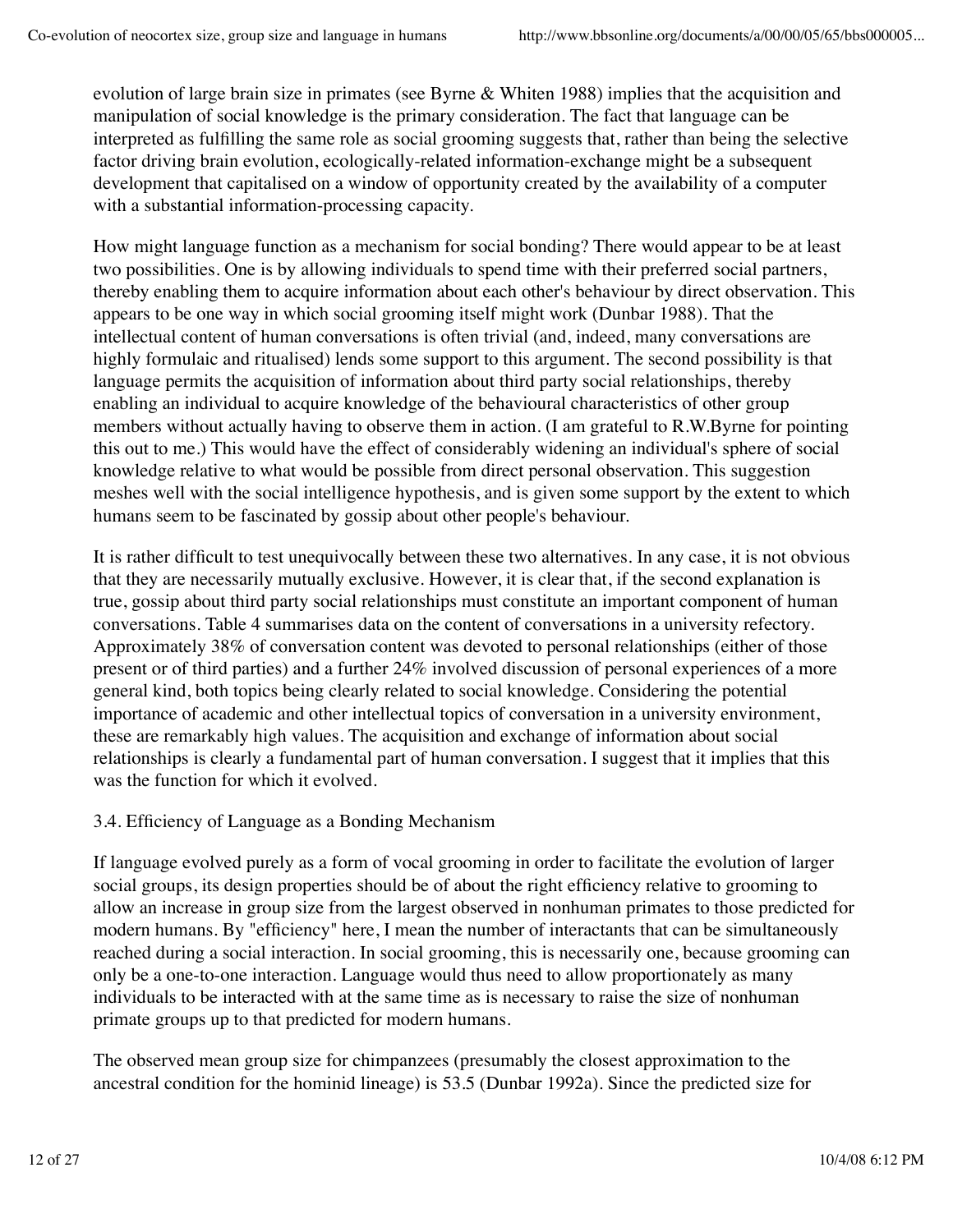human groups is 147.8, this implies that language (the human bonding mechanism) ought to be 147.8/53.5=2.76 times as efficient as social grooming (the nonhuman primate bonding mechanism). (The figure would be 2.27 if we used the neocortex-predicted group size of 62.5 given in Table 3 for chimpanzees.) In terms of the argument outlined here, this means that a speaker should be able to interact with 2.8 times as many other individuals as a groomer can. Since the number of grooming partners is necessarily limited to one, this means that the limit on the number of listeners should be about 2.8. In other words, human conversation group sizes should be limited to about 3.8 in size (one speaker plus 2.8 listeners).

Table 5 summarises data on small group sizes from a number of studies. Cohen (1971), for example, censussed the distribution of group sizes from the reservations book for Novak's Restaurant in Brookline (Mass.) over a 98 day period in 1968. Although the distribution was double-peaked (with near equal modes at 2 and 4, as might be expected), the mean size of 3070 groups was 3.8. (If groups of less than three people are excluded on the grounds that they have other concerns that social interaction, then the mean of 2020 groups is 4.8, but the modal group size is just 4 with a highly skewed distribution.) James (1952) collated information on the size of committees in a number of national and local government institutions in the USA, as well as four business corporations: mean size varied from 4.7 to 7.8 with distributions that were highly skewed towards the low end. In a study of freely forming groups in Portland (Oregon), James (1953) found a mean group size of 2.7 (solitary individuals excluded) on a public beach area. Group sizes were slightly smaller, but comparable, in a variety of other social contexts (shopping precincts, open streets, bus depots, school play grounds).

The most direct evidence, however, comes from a study of conversation group sizes carried out in a university refectory. Dunbar & Duncan (submitted) censussed conversational cliques that formed freely within interacting groups that varied in size from 2-10 individuals. They found that the average number of people directly involved in a conversation (as speaker or attentive listener) reached an asymptotic value of about 3.4 (one speaker plus 2.4 listeners) and that groups tended to partition into new conversational cliques at multiples of about four individuals (Fig. 4).

It turns out that there is, in fact, a psycho-physical limit on the size of conversation groups. Due to the rate at which speech attenuates with the distance between speaker and hearer under normal ambient noise levels, there is a physical limit on the number of individuals that can effectively take part in a conversation. Sommer (1961), for example, found that a nose-to- nose distance of 1.7m was the upper limit for comfortable conversation in dyadic groups; this would yield a maximum conversation group size of five individuals with a shoulder-to- shoulder spacing of 0.5m between adjacent individuals standing around the circumference of a circle.

Theoretical and empirical studies of signal-attenuation rates suggest that, as the circle of interactees expands with increasing group size, the distances between speaker and listeners across the circle rapidly become too large for conversations to be heard (Beranek 1954, Webster 1965, Cohen 1971). In addition, Webster (1965) found that a doubling of the distance between speaker and hearer reduces by about 6 Db the level of background noise that can be tolerated for any given criterion of speech recognition accuracy, with the reduction being proportionately greater for those with lighter voices (e.g. women). Cohen's (1971) analyses of these results suggested that at background noise levels typical of both offices and city streets, conversational groups will be limited to a maximum of seven individuals if they maintain a spacing distance of about 0.5m apart even when they speak in a raised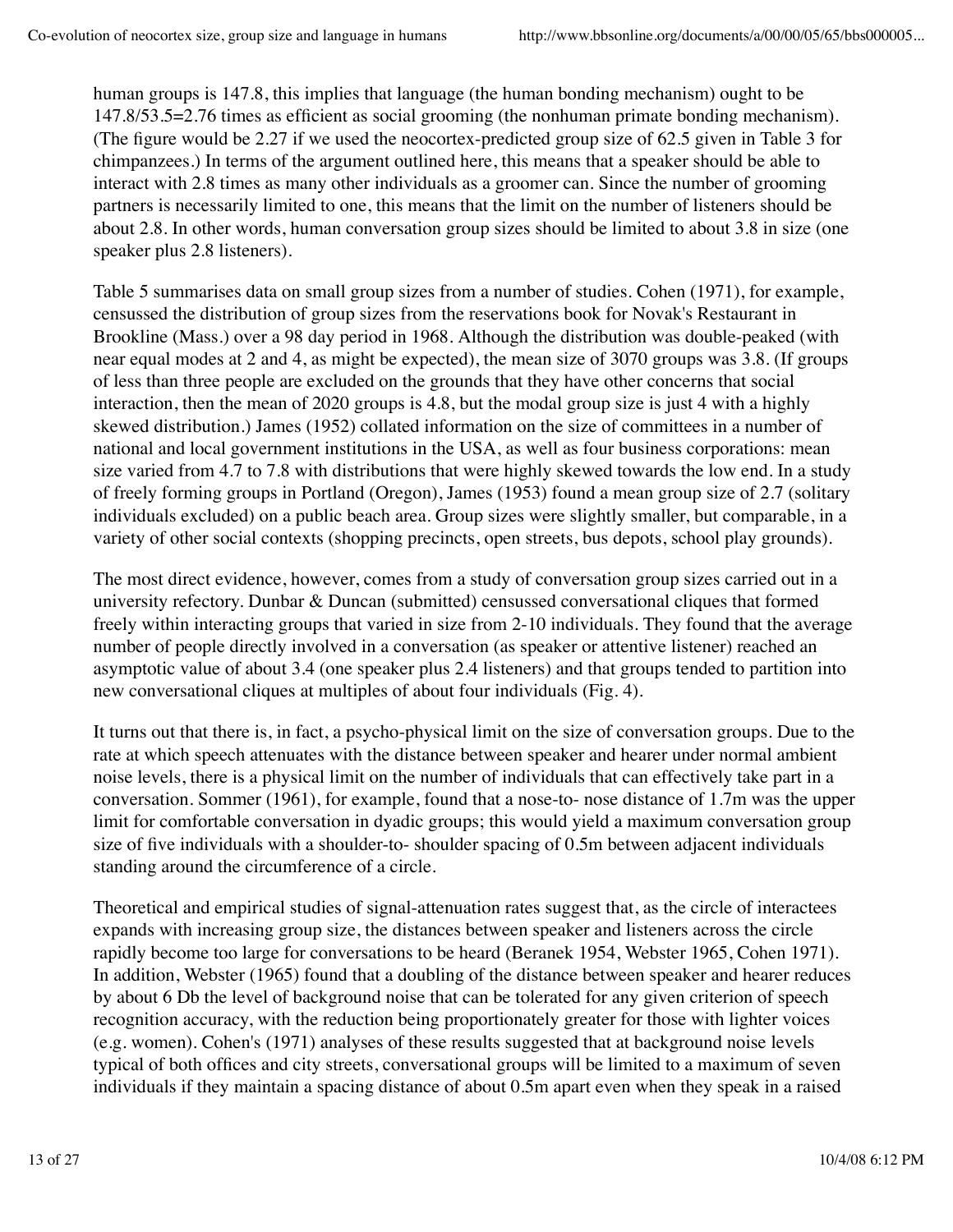voice; groups of five would be the limit with normal voice levels.

Although background noise levels in natural environments are unlikely to approach those found on busy city streets, comparably high noise levels are commonly found in large interacting human groups. Legget & Northwood (1960) measured maximum noise levels at cocktail parties of 120-640 people (including a coffee party for librarians!): they found noise levels that were typically in the region 80-85 Db in the mature stages of these parties. This is considerably in excess of the noise levels recorded in city streets and only just below the level sufficient to induce hearing impairment. At such levels, speech recognition is close to zero, conversation becomes impossible and maximum group size approaches one (see Cohen 1971, Fig. 7.1). Such noise levels may not be untypical of the periodic ritual social gatherings of primitive societies at which relationships are renewed and social gossip about third parties exchanged.

In summary, these results suggest that conversation does meet the requirements of a more efficient bonding mechanism, and that it does so at about the level relative to social grooming that is required to facilitate an increase in group size from those observed in nonhuman primates. Moreover, the psycho- physical properties of human speech provide some evidence to suggest that they are correlated with these demographic characteristics of human groups.

#### 4. Discussion

The essence of my argument has been that there is a cognitive limit to the number of individuals with whom any one person can maintain stable relationships, that this limit is a direct function of relative neocortex size, and that this in turn limits group size. The predicted group size for humans is relatively large (compared to those for nonhuman primates), and is close to observed sizes of certain rather distinctive types of groups found in contemporary and historical human societies. These groups are invariably ones that depend on extensive personal knowledge based on face-to-face interaction for their stability and coherence through time. I argued that the need to increase group size at some point during the course of human evolution precipitated the evolution of language because a more efficient process was required for servicing these relationships than was possible with the conventional nonhuman primate bonding mechanism (namely, social grooming). These arguments appear to mesh well with the social intelligence hypothesis for the evolution of brain size and cognitive skills in primates.

Three points should be noted. One is that there is no obligation on particular human societies to live in groups of the predicted size: the suggestion here is simply that there is an upper limit on the size of groups that can be maintained by direct personal contact. This limit reflects demands made on the ancestral human populations at some point in their past history. Once neocortex size has evolved, other factors may of course dictate the need for smaller groups. Precisely this effect seems to occur in gibbons and orang utans: in both cases, neocortex size predicts groups substantially larger than those observed for these species, but ecological factors apparently dictate smaller groups (Wrangham 1979). Thus, the observation that Australian Aboriginal tribes living in the central desert regions lack the larger clan-like groups does not necessarily disprove the hypothesis. The marginal habitats occupied by these peoples seems to dictate a foraging strategy based on small dispersed groups living in very large territories; this almost certainly creates communication problems that preclude the formation of larger social networks. The hypothesis would be invalidated, however, if there was no evidence for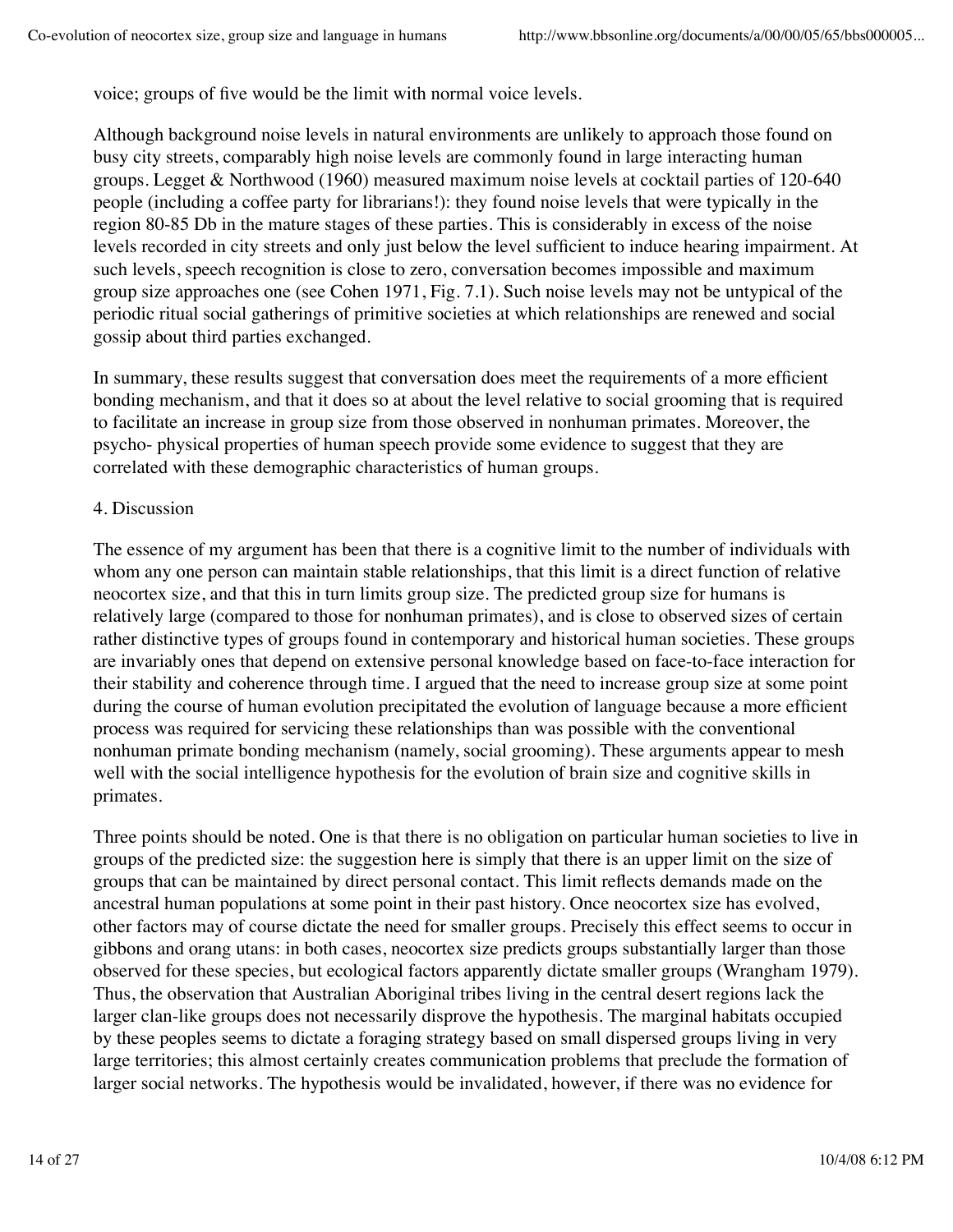clan-like groupings in more productive environments.

(It is, incidentally, worth observing that we might expect the upper limit on group size to depend on the degree of social dispersal. In dispersed societies, individuals will meet less often and will thus be less familiar with each, so group sizes should be smaller in consequence; in spatially concentrated societies, on the other hand, individuals will see each other more often and group sizes should be proportionately larger.)

The second point is that the limit imposed by neocortical processing capacity is simply on the number of individuals with whom a stable inter-personal relationship can be maintained. This in no sense commits us to any particular way of structuring those groups (e.g. via kinship). Although the layers of grouping listed in Table 1 are often based on biological relatedness (involving the successive fission of what are usually termed segmentary lineages: see for example Meggitt 1965b), there is no requirement that groups necessarily have to be organised on genetic principles. Kinship is one dimension of primate societies that is relevant to individuals' decisions about whom to group with, and it often provides a convenient means for structuring a hierarchically inclusive pattern of grouping (see Dunbar 1988). However, even among nonhuman primates, it is not the only basis on which individuals choose whom to form groups and/or alliances with (see Cheney 1983). Primate groups are, strictly speaking, coalitions based on common interest and any number of biological, economic and social dimensions besides kinship may be relevant in individual cases (see, for example, de Waal & Luttrell 1986).

Finally, it should be noted that this explanation clearly stands in direct contrast to the conventional wisdom that language developed in the context of hunting to enable early hominids to communicate about the location of possible prey and to plan coordinated hunting expeditions. Indeed, the explanation for the increase in brain size within the hominid lineage on which my argument is based itself stands in contradiction to the conventional wisdom that these large brains evolved to enable humans to hunt and/or manufacture tools. Others (e.g. Wynn 1988; see also Blumenberg 1983) have already pointed out that the evolution of large brain size within the hominid lineage does not correlate well with the archaeological record for changes in tool construction. The markedly improved tool designs of the Upper Palaeolithic can thus be better interpreted as a consequence rather than a cause of enlarged brain size.

This analysis raises a number of additional questions. (1) At what point during the process of human evolution from the common pongid ancestor did such unusually large groups (and hence language) evolve? (2) How is it that, despite these apparent cognitive constraints on group size, modern human societies are nonetheless able to form super-large groups (e.g. nation states)? (3) To what extent is language a uniquely novel solution confined to the hominid lineage?

The fossil evidence (see Aiello & Dean 1990) suggests that brain size increased exponentially through time within the hominid lineage, being well within the pongid range for the Australopithecus species and not showing a marked increase until the appearance of Homo sapiens. This would tend to suggest that neocortex sizes are unlikely to have been sufficiently large to push the grooming time requirement through the critical threshold at about 25-30% of the time budget until quite late in hominid evolution. Application of equations (1) and (2) to all the fossil hominids for which cranial capacity estimates are available identifies the appearance of archaic Homo sapiens at about 250,000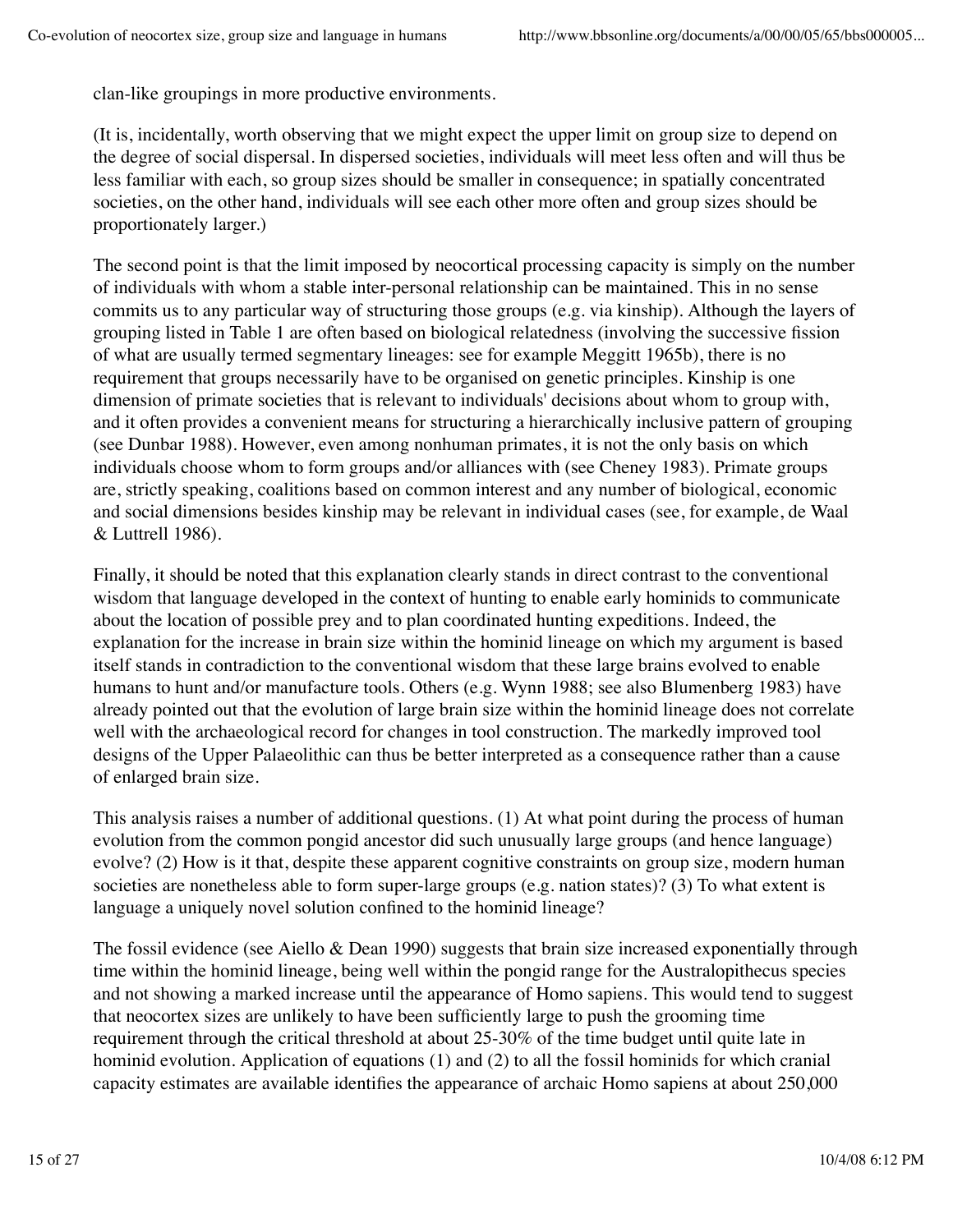years BP as the point at which language most likely evolved (Aiello & Dunbar, submitted). (It turns out that neocortex ratio is a simple allometric function of cranial capacity in all primates, including humans, with a very high coefficient of determination, thus allowing us to determine group sizes even for extinct species.) Language would thus have been a rather late evolutionary development. Just why early humans should have found it necessary to evolve such large groups remains uncertain, however, and there is little that can usefully be said to clarify this point at present (for further discussion, see Aiello & Dunbar, submitted).

(Let me forestall at least one line of criticism at this point by observing that the fact that we cannot identify a functional explanation to account for the evolution of a trait does not invalidate the fact that such a trait has evolved: it merely signals our limited knowledge. Humans clearly have larger group sizes than nonhuman primates, and groups of that size cannot have appeared by magic for no good reason. Whether we can ever answer that question will ultimately depend on whether we can extract the relevant information from the fossil record. It will also, however, depend on our developing theories of sufficient complexity to allow us to understand the interactions between the various components within what is inevitably a complex socio-ecological system (Tooby & DeVore 1987, Dunbar 1989b).)

The second issue concerns the fact that contemporary human societies are able to maintain very large groupings indeed (in the order of several hundred million individuals in a modern nation state). Two observations are worth making here. One is that the structure of these super-large groupings is not particularly stable through time, as has repeatedly been demonstrated in history by the eventual collapse of most large empires. The other is that language has two unusual properties that make it possible to form groups that are substantially larger than the 150-200 predicted by neocortex size: it allows us (1) to categorise individuals into types and (2) to instruct other individuals as to how they should behave towards specific types of individuals within society. Thus, we can specify that individuals identified as a class by a particular badge (for example a clerical collar or a sherrif's badge) should be treated in a certain rather specific way (e.g. with great deference). A naive individual will thus know how to respond appropriately to a member of that class on first meeting even though s/he has never previously encountered that particular individual before. This may be especially important in the case of those types of individuals (e.g. royalty, bishops, etc) that the average citizen does not normally have the opportunity to meet. Subsequent more intimate interactions may, of course, allow the relationship to be fine-tuned in a more appropriate way, but conventional rules of this kind at least make it possible to avoid the initial risk of souring a potential relationship by inappropriate behaviour at the first meeting.

This ability to categorise individuals into types clearly makes it possible to create very much larger groups than is possible by direct interaction. It is only necessary to learn how to behave towards a general type of individual, rather than having to learn the nature of each individual relationship. By structuring relationships hierarchically in this way, social groups of very substantial size can in principle be built up. The obvious example is, once again, the hierarchical structuring of military units. Notice that, even in this case, members of different groupings are often given distinctive badges or uniforms in order to allow them to be identified easily: this applies not only to categories of individuals who are considered to be "important" (e.g. officers) but also to members of different types of unit who are of equivalent status in the hierarchy (e.g. military policemen, marines, different regiments, etc).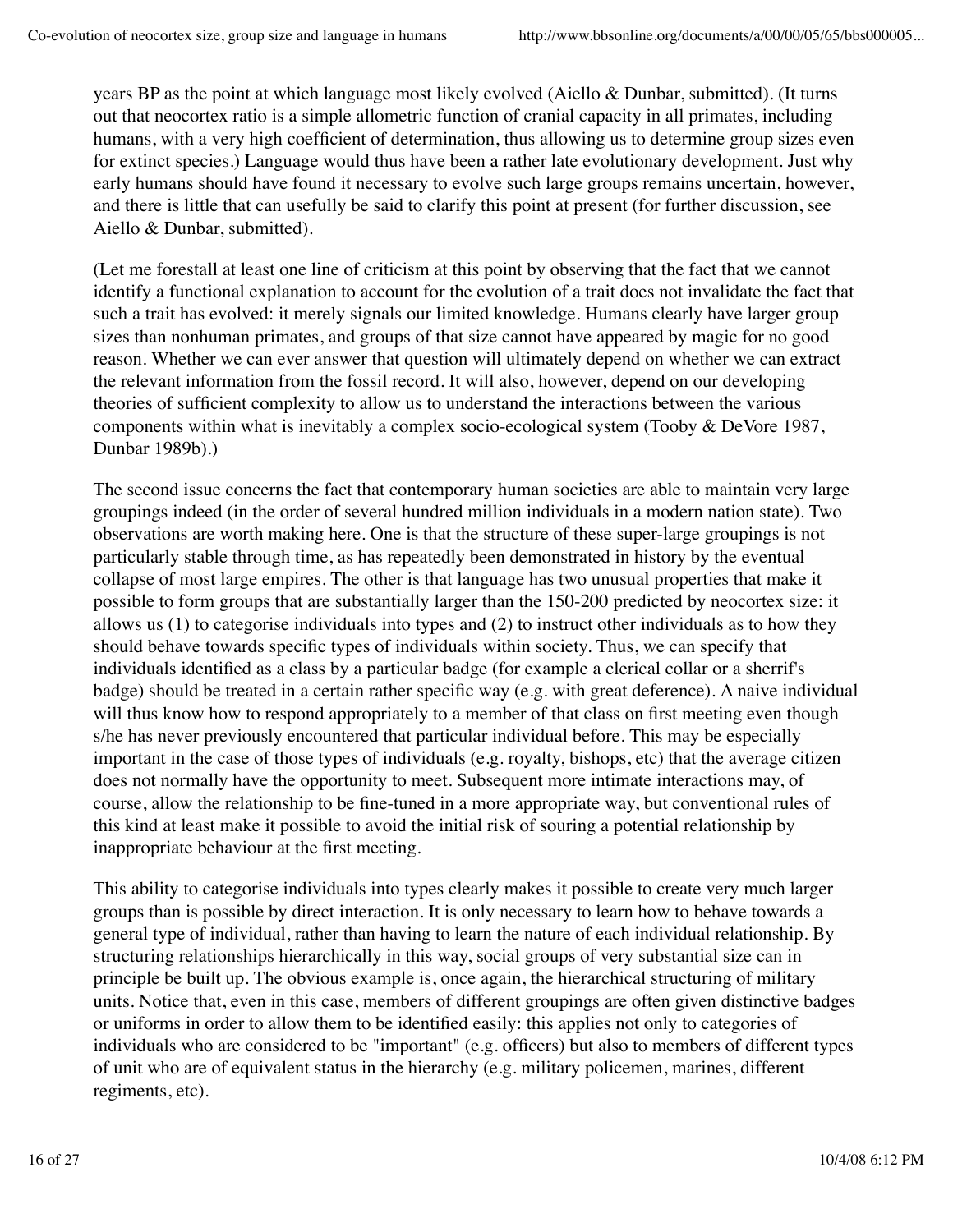It is significant, however, that larger groupings of this size appear to be very much less cohesive than groups that are smaller than the critical limit. Language seems to be a far from perfect medium for acquiring detailed social knowledge about other individuals: secondhand knowledge, it seems, is a poor substitute for the real thing. Indeed, it is conspicuous that when we do want to establish very intense relationships, we tend to do so through the much more primitive medium of physical contact rather than through language. The kind of "mutual mauling" in which we engage under these circumstances bears a striking resemblance to social grooming in other primates -- and suffers from all its disadvantages. One study of social grooming in a natural human population, for example, found that 92% of all grooming interactions were dyadic (Sugawara 1984). In this context, it is relevant to note that sociometric studies of "sympathy groups" suggest that we are only able to maintain very intense relationships with 10-12 other individuals at any one time (Buys & Larson 1979).

The final issue is the purely phylogenetic one of where language might have evolved from within the natural communication patterns of primates. Can we identify any features of nonhuman primate vocal communication that could function as a natural precursor for human language? The obvious analogy lies in the contact calls used extensively in many species of anthropoid primates to coordinate spacing between individuals of the same group. Although these calls have traditionally been interpreted as a mechanism for maintaining contact during movement (hence their generic name), it has become clear in recent years that there may be more subtle layers of meaning to these calls. Cheney  $\&$  Seyfarth (1982), for example, found that vervet monkeys use contact calls to comment on events or situations as they occur. They were able to show experimentally that slight differences in the acoustical form of the calls allow the audience to infer a great deal about the event or situation on which the caller is commenting, even in the complete absence of any visual information.

So far, rather little work has been done on the phonetic structure of primate contact calls. The one exception here has been the gelada, whose vocalisations have been analysed in considerable detail by Richman (1976, 1978, 1987). Richman (1976) found that gelada are able to produce sounds that are synonymous with the vowel and consonant sounds (notably fricatives, plosives and nasals, as well as sounds articulated in different parts of the vocal tract such as labials, dentals and velars) that were hitherto thought to be distinctive features of human speech. Furthermore, Richman (1987) has pointed out that the gelada's highly synchronised exchanges of contact calls (see also Richman 1978) possess many of the rhythmic and melodic properties of human speech patterns. The conversational nature of these exchanges led Richman (1987) to suggest that gelada use these musical qualities to designate utterance acts so as to permit hearers to parse the sound sequence into smaller units in just the way that humans do when talking. He specifically related this ability to the social context, in particular the need to resolve the emotional conflicts inherent in many social situations. It is significant that, in the gelada, calling and counter-calling between individuals is closely related to the strength of the relationship between them (see Kawai 1979, Dunbar 1988, p.251).

We do not at present know whether the acoustic features identified by Richman are unique to the gelada. They might well not be. However, the conversational properties of gelada contact calls (in particular their use in highly synchronised bouts, often involving intense emotional overtones) do seem to be unusual. It may therefore be significant that gelada live in the largest naturally occurring groups of any nonhuman primate: the average size of their rather loosely structured bands (a high level grouping within an extended hierarchically organised social system based on a very much smaller stable reproductive unit) is about 110 (see Iwamoto & Dunbar 1983).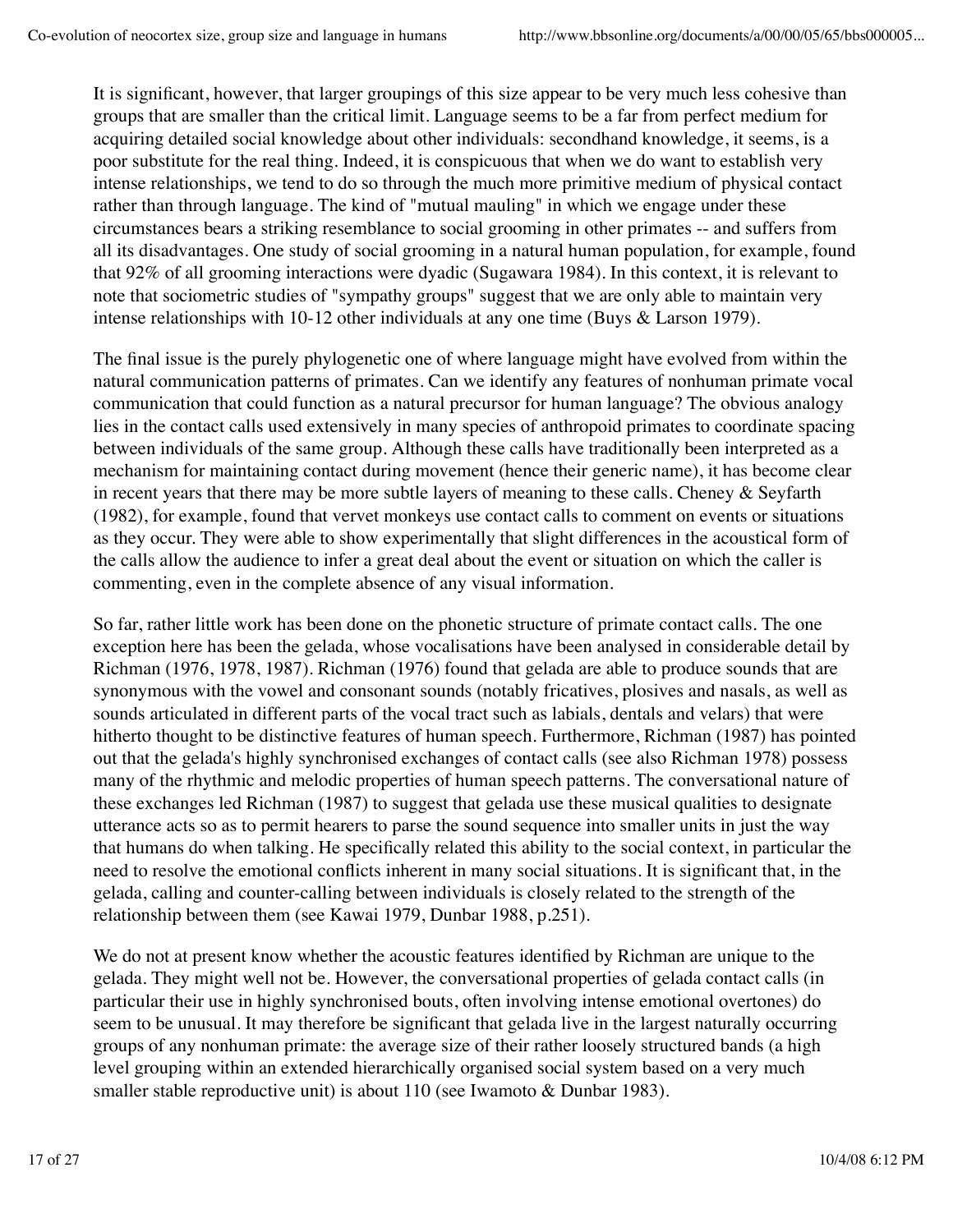Clearly, the gelada have in no sense evolved language in the sense we would use this term of humans, but then neither have they developed the large cohesive groups chararcteristic of our species. However, it may be that the large groups in which this species sometimes gathers forced the evolution of a supplementary vocal mechanism for servicing relationships in a context where they are already at the limit of available grooming time (see Iwamoto & Dunbar 1983, Dunbar 1991). It is worth noting that this much has been achieved without the need to increase neocortex size: indeed, the gelada have a rather small neocortex compared to their baboon cousins (genus Papio) which probably explains the lack of cohesiveness in their larger-scale groups compared to those of the baboons.

This would seem to suggest that many of the basic properties of speech and language were already available in the more advanced nonhuman primates. What was required was their close integration and elaboration, and this may have been dependent on a significant increase in neocortex size in order to provide the necessary computing capacity. I simply suggest that the evolution of this increased capacity arose out of the need to coordinate the large number of inter-personal relationships necessary to maintain the cohesion and stability of larger than normal groups.

### **Acknowledgments**

I am grateful to a large number of individuals with whom I have discussed the ideas presented in this paper over the past four years, but in particular I thank Leslie Aiello, Dick Byrne and Henry Plotkin for their encouragement and advice.

### **References**

Aiello, L.A. & Dean, C. (1990). An Introduction to Human Evolutionary Anatomy. Academic Press: London.

Aiello, L.A. & Dunbar, R.I.M. (submitted). Neocortex size, group size and the evolution of language in the hominids. Current Anthropology.

Becher, T. (1989). Academic Tribes and Territories. Open University Press: Milton Keynes.

Beranek, L.L. (1954). Acoustics. McGraw-Hill: New York.

Birdsell, J.B. (1970). Local group composition among the Australian aborigines: a critique of the evidence from fieldwork conducted since 1930. Current Anthropology 11: 115-142.

Blumenberg, B. (1983). The evolution of the advanced hominid brain. Current Anthropology 24: 589-623.

Bryant, F.C. (1982). We're All Kin: A Cultural Study of a Mountain Neighbourhood. University of Tennessee Press: Knoxville.

Buys, C.J. & Larsen, K.L. (1979). Human sympathy groups. Psychological Report. 45: 547-553.

Byrne, R. & Whiten, A. (eds) (1988). Machiavellian Intelligence. Oxford University Press: Oxford.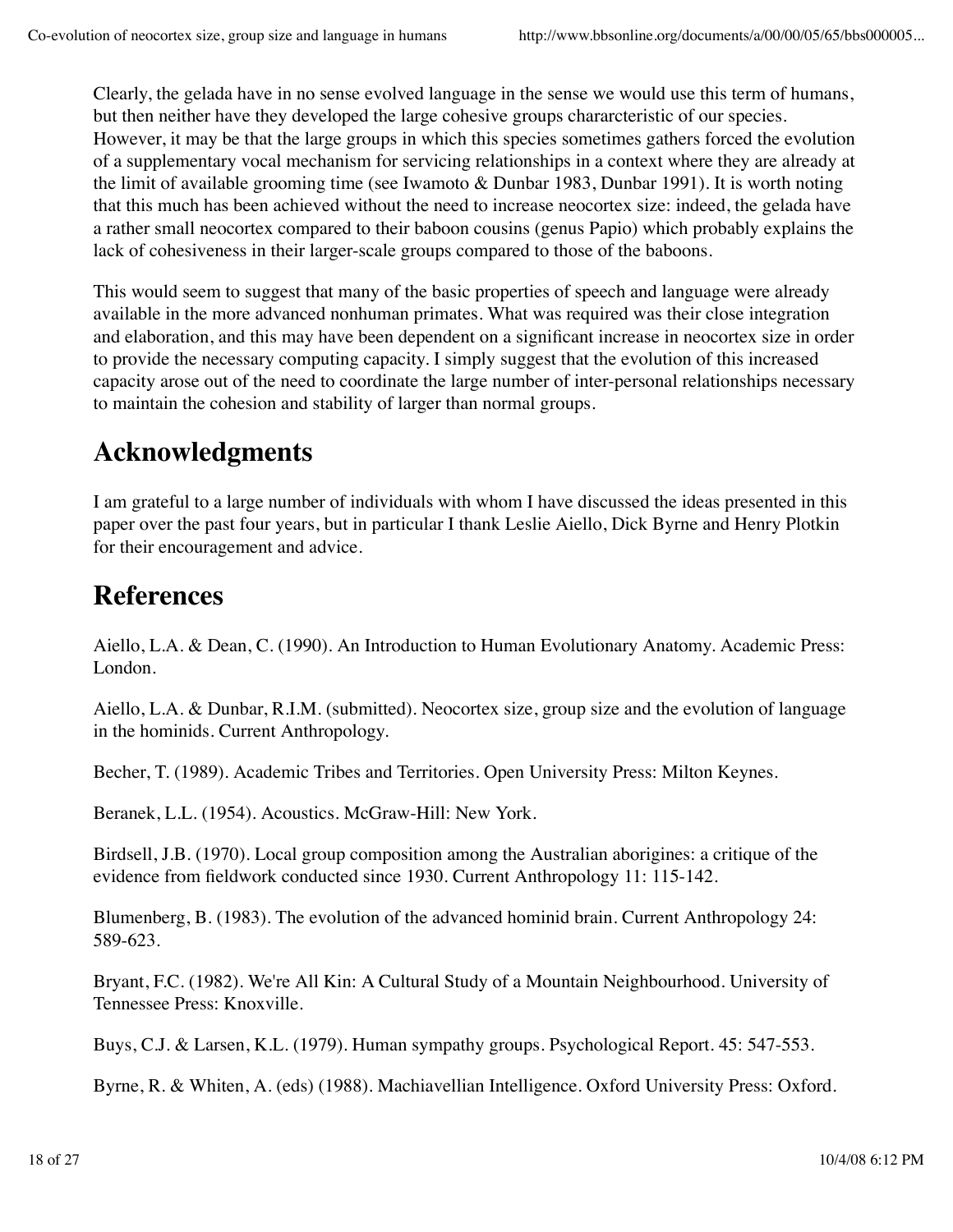Chagnon, N.A. (1979). Mate competition, favouring close kin and village fissioning among the Yanomano Indians. In: N.Chagnon & W.Irons (eds) Evolutionary Biology and Human Social Behaviour, pp. 86-131. Duxbury Press: North Scituate (Mass.).

Cheney, D. (1983). Extrafamilial alliances among vervet monkeys. In: R.A.Hinde (ed) Primate Social Relationships, pp. 278- 286. Blackwell Scientific Publishing: Oxford.

Cheney, D.L. (1992). Within-group cohesion and inter-group hostility: the relation between grooming distributions and inter-group competition among female primates. Behavioural Ecology (in press).

Cheney, D. & Seyfarth, R.M. (1982). How vervet monkeys perceive their grunts. Animal Behaviour 30: 739-751.

Clutton-Brock, T.H. & Harvey, P.H. (1980). Primates, brains and ecology. Journal of Zoology (London) 190: 309-323.

Cohen, J.E. (1971). Casual Groups of Monkeys and Men. Harvard University Press: Cambridge (Mass.).

Coleman, J.S. (1964). Introduction to Mathematical Sociology. Collier-Macmillan: London.

Damas, D. (1968). The diversity of Eskimo societies. In: R.Lee & I.DeVore (eds) Man the Hunter, pp.111-117. Aldine: Chicago.

Dunbar, R.I.M. (1984). Reproductive Decisions: An Economic Analysis of Gelada Baboon Social Strategies. Princeton University Press: Princeton.

Dunbar, R.I.M. (1988). Primate Social Systems. Chapman & Hall: London and Cornell University Press: Ithaca.

Dunbar, R.I.M. (1989a). Social systems as optimal strategy sets: the costs and benefits of sociality. In: V.Standen & R.Foley (eds) Comparative Socioecology, pp. 73-88. Blackwells Scientific: Oxford.

Dunbar, R.I.M. (1989b). Ecological modelling in an evolutionary context. Folia Primatologica 53: 235-246.

Dunbar, R.I.M. (1991). Functional significance of social grooming in primates. Folia Primatologica 57: 121-131.

Dunbar, R.I.M. (1992a). Neocortex size as a constraint on group size in primates. Journal of Human Evolution 20: 469-493.

Dunbar, R.I.M. (1992b). Time: a hidden constraint on the behavioural ecology of baboons. Behavioural Ecology and Sociobiology 31: 35-49.

Dunbar, R.I.M. (in press). Ecological constraints on group size in baboons. In: P.Jarman & A.Rossiter (eds) Animal Societies: Individuals, Interactions and Social Organisation. Blackwell Scientific: Oxford.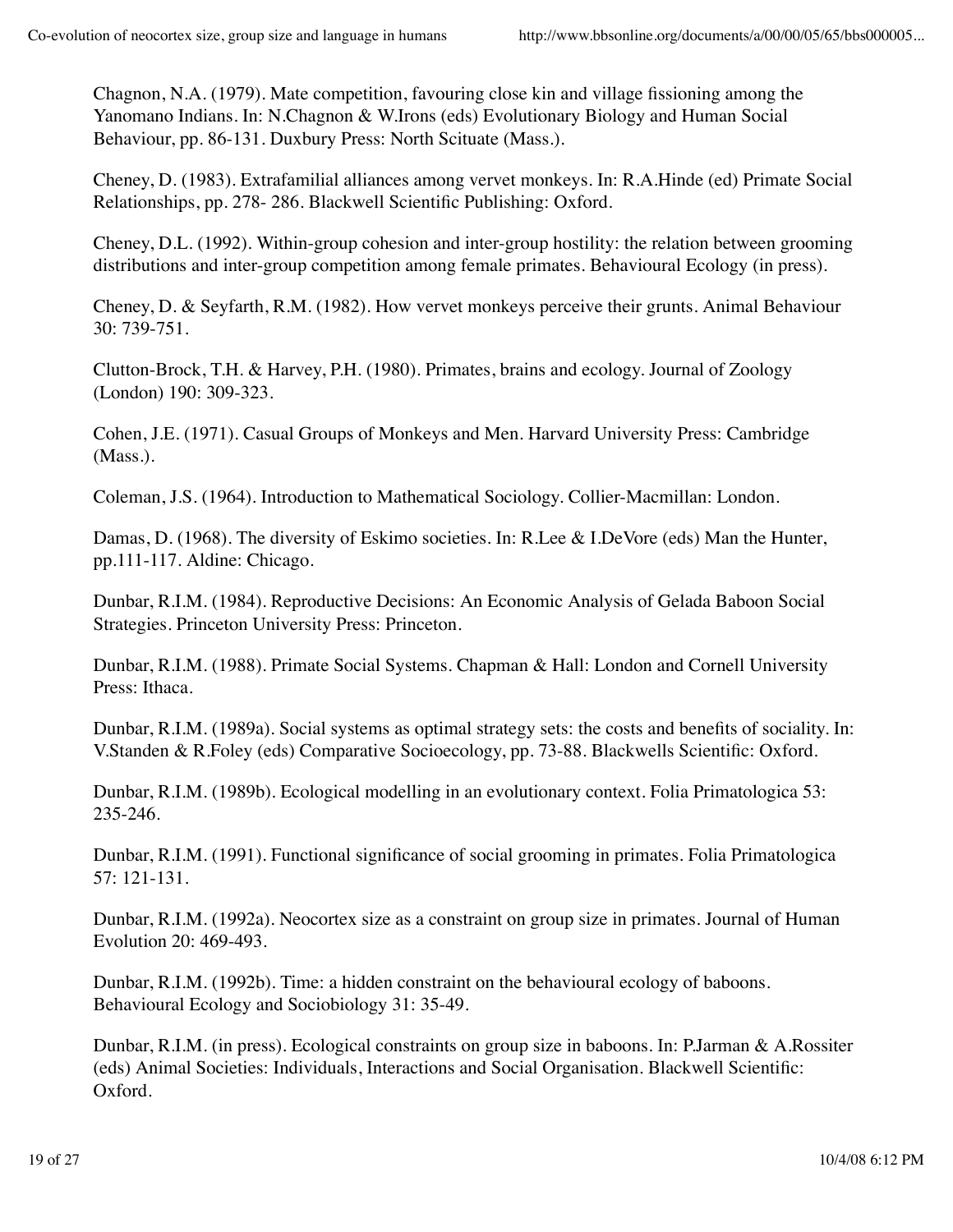Dunbar, R.I.M. & Duncan, N. (submitted). Human conversational groups. Ethology and Sociobiolgy.

Drucker, P. (1955). Indians of the Northwest Coast. Natural History Press: Garden City (N.Y.).

Ellen, R. (1978). Environment, Subsistence and System. Cambridge University Press: Cambridge.

Forge, A. (1972). Normative factors in the settlement size of Neolithic cultivators (New Guinea). In: P.Ucko, R.Tringham & G.Dimbelby (eds) Man, Settlement and Urbanisation, pp.363- 376. Duckworth: London.

Hallpike, C.R. (1977). Bloodshed and Vengeance in the Papuan Mountains. Oxford University Press: Oxford.

Harako, R. (1981). The cultural ecology of hunting behaviour among Mbuti pygmies in the Ituri Forest, Zaire. In: R.S.O.Harding & G.Teleki (eds) Omnivorous Primates, pp.499- 555. Columbia University Press: New York.

Harcourt, A.H. (1988). Alliances in contests and social intelligence. In: R.Byrne & A.Whiten (eds) Machiavellian Intelligence, pp. 132-152. Oxford University Press: Oxford.

Harcourt, A.H. (1989). Sociality and competition in primates and non-primates. In: V.Standen & R.Foley (eds) Comparative Socioecology, pp. Blackwells Scientific Publications: Oxford.

Hardin, G. (1988). Common failing. New Scientst 102 (1635): 76.

Haverfield, F.J. (1955). Roman Army. Encyclopaedia Britannica (14th edition) 19: 395-399.

Helm, J. (1968). The nature of Dogrib socioterritorial groups. In: R.Lee & I.DeVore (eds) Man the Hunter, pp.118-125. Aldine: Chicago.

Hewlett, B.S. (1988). Sexual selection and paternal investment among Aka pygmies. In: L.Betzig, M.Borgerhoff Mulder & P.Turke (eds) Human Reproductive Behaviour, pp. 263-276. Cambridge University Press: Cambridge.

Humphrey, N.K. (1976). The social function of intellect. In: P.Bateson & R.Hinde (eds) Growing Points in Ethology, pp.303-317. Cambridge University Press: Cambridge.

Indik, B.P. (1965). Organisation size and member participation: some empirical tests of alternative hypotheses. Human Relations 18: 339-350.

Irwin, C.J. (1987). A study in the evolution of ethnocentrism. In: V.Reynolds, V.Falger & I.Vine (eds) The Sociobiology of Ethnocentrism, pp.131-156. Croom Helm: London.

Iwamoto, T. & Dunbar, R.I.M. (1983). Thermoregulation, habitat quality and the behavioural ecology of gelada baboons. Journal of Animal Ecology 52: 357-366.

James, J. (1952). A preliminary study of the size determinant in small group interaction. American Sociological Review 16: 474-477.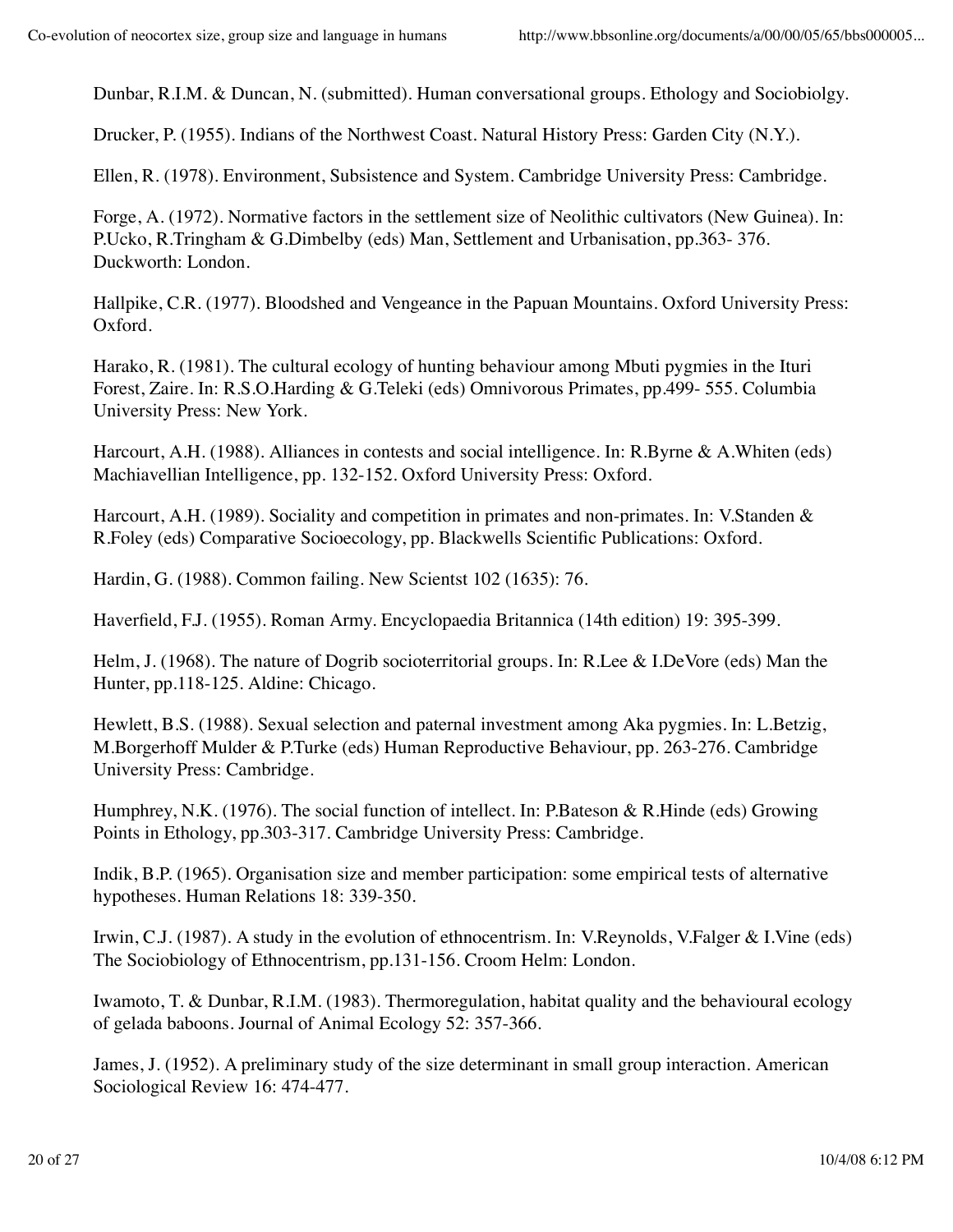James, J. (1953). The distribution of free-forming small group size. American Sociological Review 18: 569-570.

Jerison, (1973). Evolution of the Brain and Intelligence. Academic Press: New York.

Jolly, A. (1969). Lemur social behaviour and primate intelligence. Science 153: 501-506.

Johnson, A.W. & Earle, T. (1987). The Evolution of Human Societies. Stanford University Press: Stanford (Calif.).

Kawai, M. (1979). Auditory communication and social relations. In: M.Kawai (ed) Ecological and Sociological Studies of Gelada Baboons, pp. 219-241. Japan Science Press: Tokyo & Karger: Basel.

Killworth, P.D., Bernard, H.R. & McCarty, C. (1984). Measuring patterns of acquaintanceship. Current Anthropology 25: 391- 397.

Knauft, B. (1987). Reconsidering violence in simple human societies: homicide among the Gebusi of New Guinea. Current Anthropology 28: 457-500.

Hudo, H., Bloom, S. & Dunbar, R. (in preparation). Neocortex size as a constraint on social network size in primates.

Kummer, H. (1982). Social knowledge in free-ranging primates. In: D.Griffin (ed) Animal Mind -- Human Mind, pp.113-130. Springer: Berlin.

Leacock, E. (1969). The Montagnais-Naskapi band. In: D.Damas (ed) Band Societies, pp.1-17. National Museum of Canada: Ottawa.

Lee, R.B. (1982). The !Kung San: Men, Women and Work in a Foraging Society. Cambridge University Press: Cambridge.

Legget, R.F. & Northwood, T.D. (1960). Noise surveys of cocktail parties. Journal of the Acoustical Society of America 32: 16-18.

MacDonald, C.B. (1955). Company. Encyclopaedia Britannica (14th edition) 6: 143-144.

Mange, A. & Mange, E. (1980). Genetics: Human Aspects. Saunders: Philadelphia.

Martin, R.D. (1983). Human brain evolution in an ecological context. 52nd James Arthur Lecture. American Museum of Natural History: New York.

Meggitt, M.J. (1965a). Desert People. Chicago University Press: Chicago.

Meggitt, M.J. (1965b). The Lineage System of the Mae-Enga of New Guinea. Oliver & Boyd: Edinburgh.

Milardo, R.M. (1988). Families and social networks: an overview of theory and methodology. In: R.M. Milardo (ed) Families and Social Networks, pp.13-47. Sage: Newbury Park.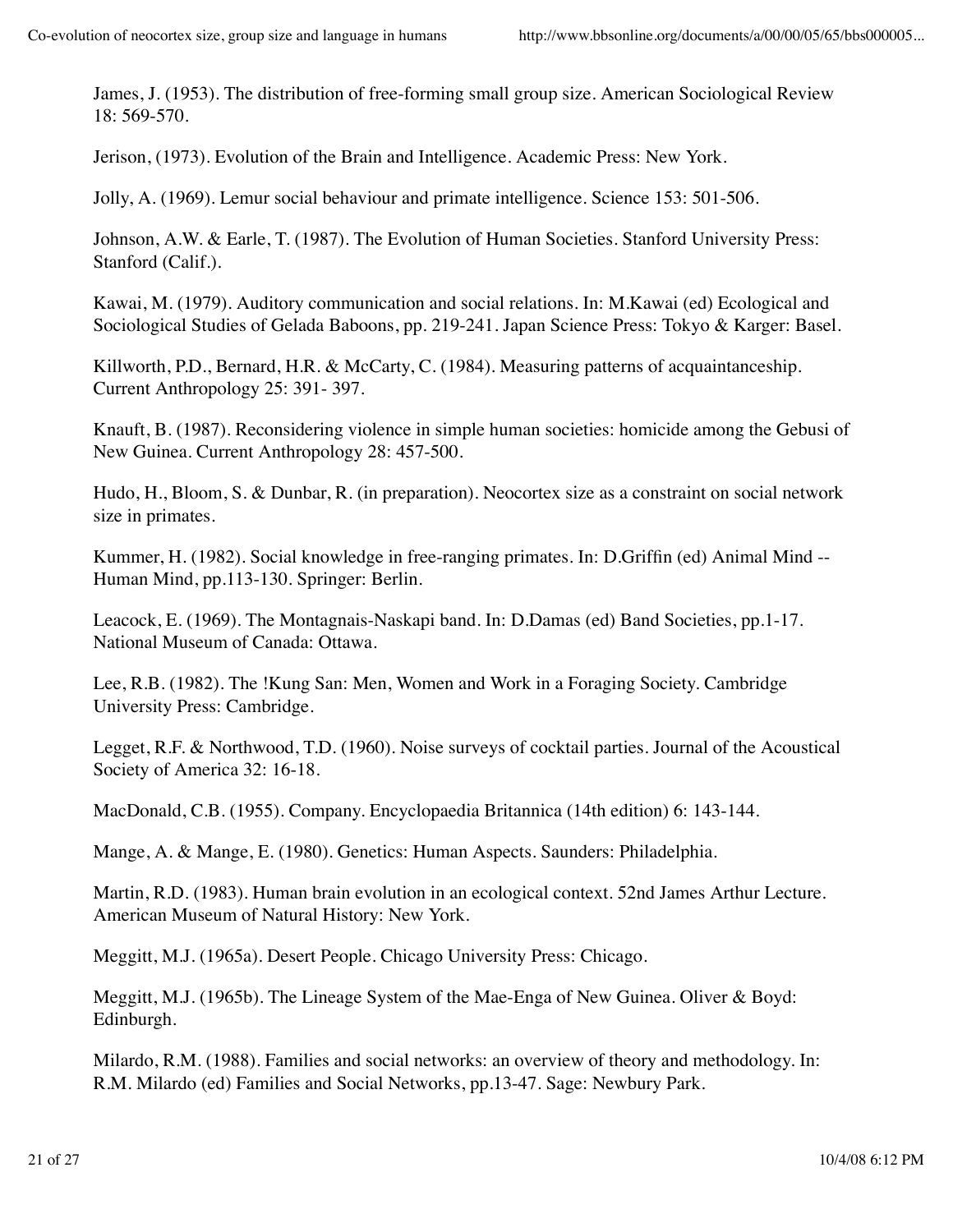Mitchell, J.C. (ed) (1969). Social Networks in Urban Situations. University of Manchester Press: Manchester.

Montross, L. (1975). Tactics. Encyclopedia Britannica (15th edition) 19: 572-583.

Morris, B. (1982). The family, group structuring and trade among South Indian hunter-gatherers. In: E.Leacock & R.Lee (eds) Politics and History in Band Societies, pp.171-187. Cambridge University Press: Cambridge.

Naroll, R. (1956). A preliminary index of social development. American Anthropologist 58: 687-715.

Oates, J. (1977). Mesopotamian social organisation: archaeological and philological evidence. In: J.Friedman & M.J.Rowlands (eds) The Evolution of Social Systems. Duckworth: London.

Porter, L.W. & Lawler, E.E. (1965). Properties of organisation structure in relation to job attributes and job behaviour. Psychological Bulletin 64: 23-51.

Price, D. & Beaver, D. (1966). Collaboration in an invisible college. American Psychologist 21: 1011-1018.

Rayner, J.M.V. (1985). Linear relations in biomechanics: the statistics of scaling functions. Journal of Zoology (London) 206: 415-439.

Richman, B. (1976). Some vocal distinctive features used by gelada monkeys. Journal of the Acoustical Society of America 60: 718-724.

Richman, B. (1978). The synchronisation of voices by gelada monkeys. Primates 19: 569-581.

Richman, B. (1987). Rhythm and melody in gelada vocal exchanges. Primates 28: 199-223.

Sahlins, M. (1972). Stone Age Economics. Aldine: Chicago.

Sawaguchi, T., & Kudo, H. (1990). Neocortical development and social structure in primates. Primates 31: 283-290.

Service, E.R. (1962). Primitive Social Organisation: An Evolutionary Perspective. Random House: New York.

Seyfarth, R.M. & Cheney, D.L. (1984). Grooming, alliances and reciprocal altruism in vervet monkeys. Nature (London) 308: 541-543.

Sharman, M. (1981). Feeding, Ranging and Social Organisation of the Guinea Baboon. Ph.D. thesis: University of St. Andrews.

Schieffelin, E.L. (1976). The Sorrow of the Lonely and the Burning of the Dancers. St Martin's Press: New York.

Silberbauer, (1972). The G/wi bushmen. In: M.G.Bicchieri (ed) Hunters and Gatherers Today,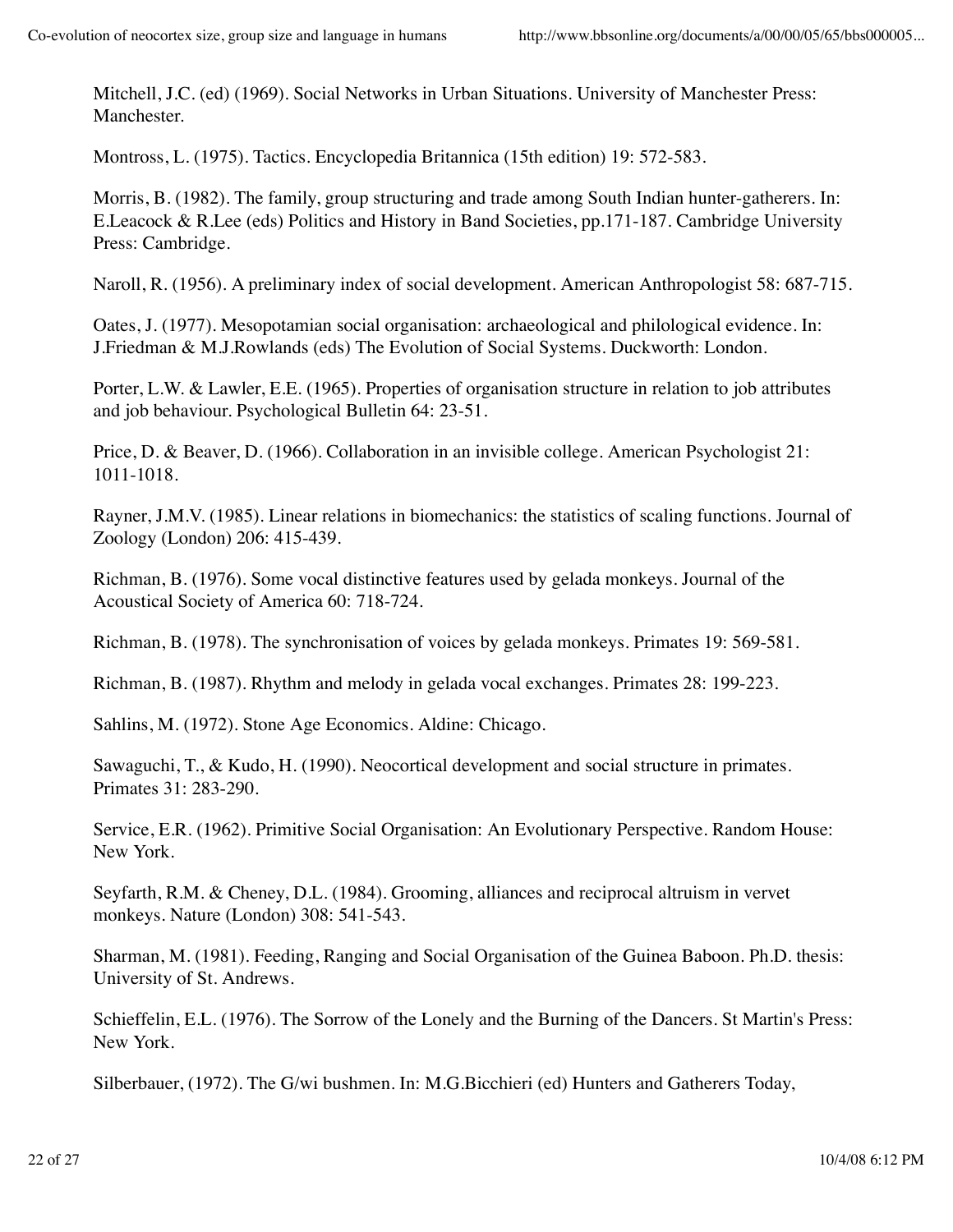pp.271-325. Holt Rinehart & Winston: New York.

Silverman, D. (1970). The Theory of Organisations. Heinemann: London.

Smuts, B., Cheney, D., Seyfarth, R., Wrangham, R. & Struhsaker, T. (eds) (1987). Primate Societies. Chicago University Press: Chicago.

Spencer, R. (1959). The north Alaskan Eskimo: a study in ecology and society. Burrell American Ethnology Bulletin Vol. 171.

Stephan, H. (172). Evolution of primate brains: a comparative anatomical approach. In: R.Tuttle (ed) Functional and Evolutionary Biology of Primates, pp. 155-174. Aldine- Atherton: Chicago.

Stephan, H., Frahm, H. & Baron, G. (1981). New and revised data on volumes of brain structures in insectivores and primates. Folia Primatologica 35: 1-29.

Steward, J.H. (1936). The economic and social basis of primitive bands. In: R.H.Lowie (ed) Essays in Anthropology Presented to A.L.Kroeber, pp. 331-359. University of California Press: Berkeley.

Steward, J.H. (1938). Basin-plateau aboriginal sociopolitical groups. Burrell American Ethnolology Bulletin Vol. 120.

Steward, J.H. (1955). Theory of Culture Change: The Methodology of Multilinear Evolution. University of Illinois Press: Urbana.

Strehlow, T.G.H. (1947). Aranda Traditions. Melbourne University Press: Melbourne.

Sommer, R. (1961). Leadership and group geometry. Sociometry 24: 99-110.

Sugawara, K. (1984). Spatial proximity and bodily contact among the central Kalahari San. African Studies Monogographs, Supplement, 3: 1-43.

Terrien, F.W. & Mills, D.L. (1955). The effect of changing size upon the internal structure of organisations. American Sociological Review 20: 11-13

Tooby, J. & DeVore, I. (1987). The reconstruction of hominid behavioural evolution through strategic modelling. In: W.Kinzey (ed) The Evolution of Human Behaviour, pp. 183-237. State University of New York Press: Albany.

Turnbull, C. (1968). The importance of flux in two hunting societies. In: R.Lee & I.DeVore (eds) Man the Hunter, pp.132-137. Aldine: Chicago.

Webster,J.C. (1965). Speech communications as limited by ambient noise. Journal of the Acoustical Society of America 37: 692- 699.

Whiten, A. & Byrne, R.B. (1988). The Machiavellian intelligence hypotheses. In: R.Byrne & A.Whiten (eds) Machiavellian Intelligence, pp. 1-9. Oxford University Press: Oxford.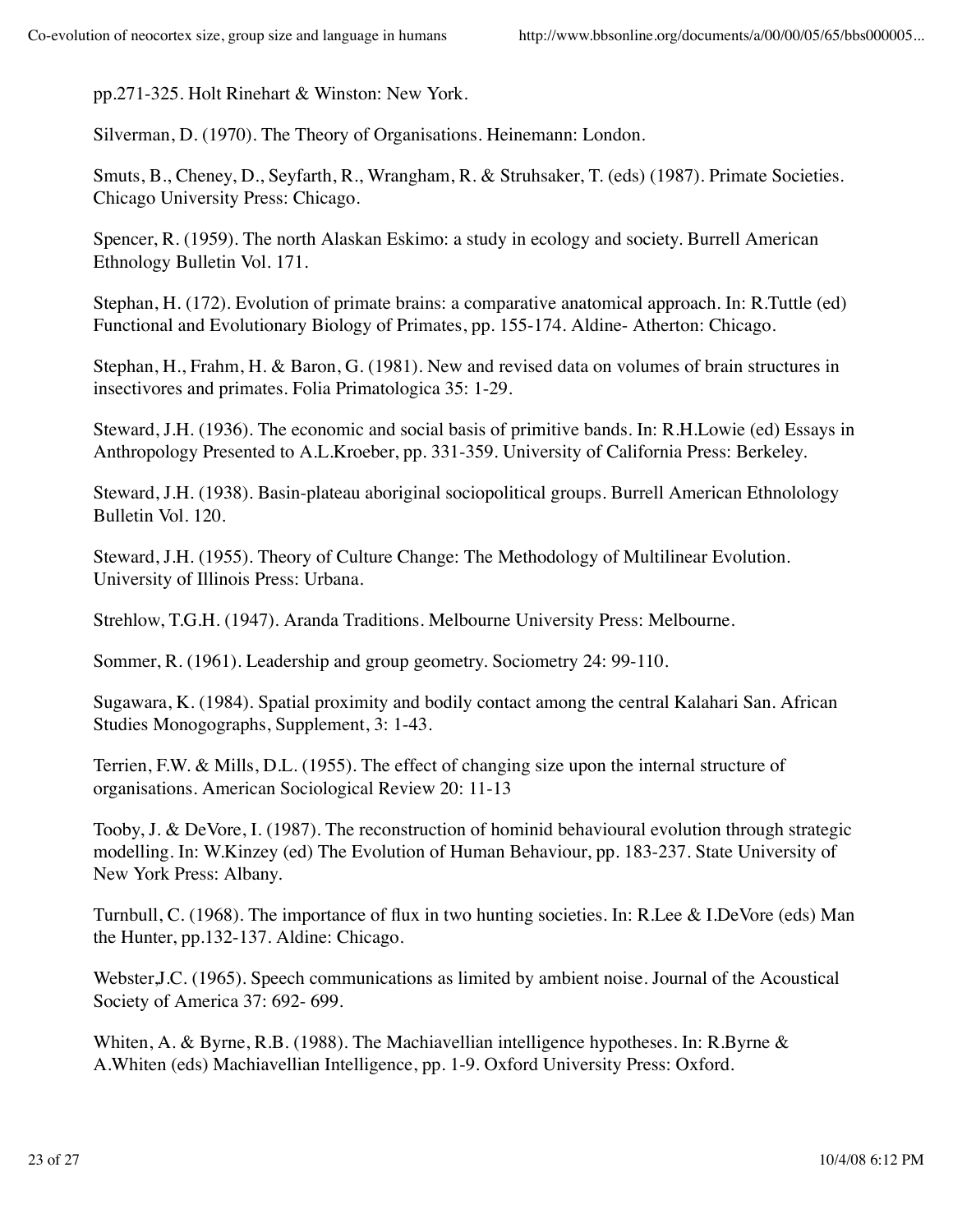Williams, B.J. (1974). A model of band societies. Memoires of the Society of American Archaeologists Vol. 39, no. 4. de Waal, F. & Luttrell, L.M. (1986). The similarity principle underlying social bonding among female rhesus monkeys. Folia Primatologica 46: 215-234.

Wrangham, R.W. (1979). On the evolution of ape social systems. Social Science Information 18: 335-368.

Wrangham, R.W. (1986). Ecology and social relationships in two species of chimpanzees. In: D.Rubenstein & R.Wrangham (eds) Ecological Aspects of Social Evolution, pp. 352-378. Princeton University Press: Princeton, N.J.

Wynn, T. (1988). Tools and the evolution of human intelligence. In: R.W.Byrne & A.Whiten (eds) Machiavellian Intelligence, pp.271-284. Oxford University Press: Oxford.

Legends to Figures

Fig. 1. Group size plotted against neocortex ratio for nonhuman primates. (Redrawn from Dunbar 1992a)

Fig. 2. Distribution of group sizes for traditional societies. Individual societies are placed along the abscissa in arbitrary order. The group size predicted by equation (1) is indicated by the horizontal line; 95% confidence limits around this value are indicated by the dotted lines. Source: Table 1.

Fig. 3. Mean percentage of time spent grooming plotted against mean group size for Old World monkeys and apes that do not have fission-fusion societies (based on data in Dunbar 1991).

Fig. 4. Mean size of conversational cliques (speaker plus attentive listeners) in groups of different size in a university refectory. Clique size was censussed at 15- min intervals. Source: Dunbar & Duncan (submitted)

Table 1. Group sizes in modern hunter-gatherer societies.

Mean Sizea of: Society Location Overnight Band/ Tribe Source

camp village ----------------------------------------------------------------------------- Walbiri Australia c.25-30 221.5 886 Meggitt 1965a various New Guinea - 128.7b ? Ellen 1978 Tauadec New Guinea 27.3 202.5 1237.3 Hallpike 1977 Mae Engad New Guinea 48 90 (350) 2290 Meggitt 1965b Gebusi New Guinea 26.5e 53-159 450 Knauft 1987 Kaluli New Guinea 60.0f 109.1 1200 Schieffelin 1976 Ruhua Nualu Indonesia - 180.0b ? Ellen 1978 Bihar India 26.8 90-120 c.1625 Williams 1974 Andamanese Andaman Is 40-50 ? 471 Williams 1974 G/wi San S. Africa 21-85 ? 2000 Silberbauer 1972 !Kung San Botswana 18.6 152.3 2693 Lee 1982 Mbuti Zaire - 60-150b ? Harako 1981,

Turnbull 1968 Aka W. Congo 25-35 60-100 (c.1050+) Hewlett 1988 Ammassalik Greenland 31.8 ? 413 Service 1962 Inuit Canada ? 150.0 483 Irwin 1987 Central Eskimo Canada ? c.100 600 Damas 1968 Dogrib USA c.10-60 c.60-250f ? Helm 1968 Shoshone USA 62.7 ? ? Service 1962 California Indians USA c.50-75 ? ? Steward 1955 Yanomano Venezuela - 101.9b 663g Chagnon 1975 Ona Tierra del Fuego 40-120 ? ? Steward 1936 ------------------------------------------------------------------------------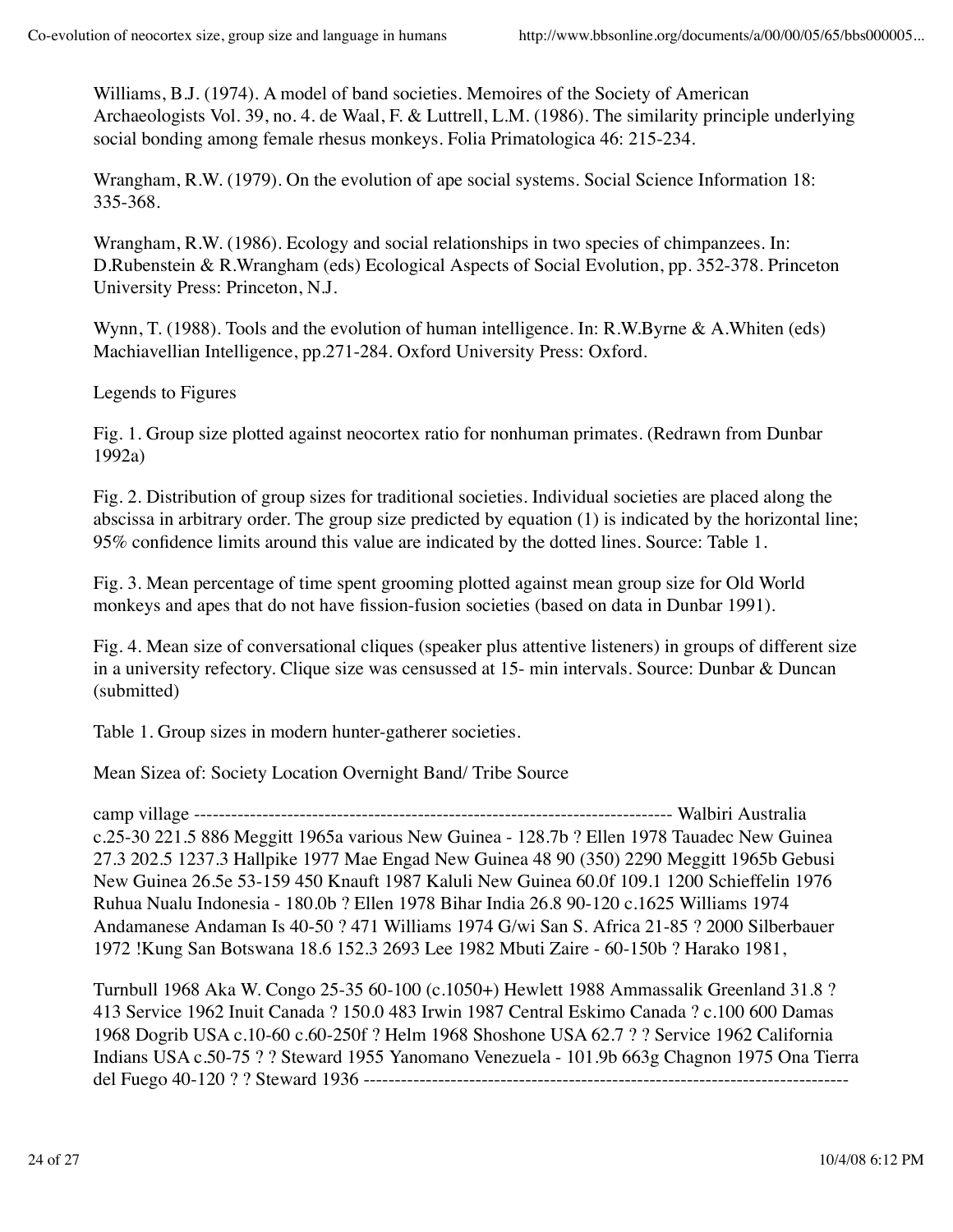Table 1 (continued)

----------------------------------------------------------------------------- Meanh: 37.7 148.4i 1154.7 Sample

size: 8 9 13 Coefficient of Variation (%) 41.7 29.1 64.4 ------------------------------------------------------------------------------

a) Some sources only give a range in group size. ? indicates

that the level of grouping is specifically mentioned by the

enthnographer, but no census data are given; - indicates

that the grouping specifically does not occur. b) Settled hunter-gatherers or traditional horticulturalists

living in permanent villages. c) The values are, respectively, the mean size of clans, tribes

and dialects, as defined by Hallpike (1977), from a total

language group of about 8700; this interpretation is closest

to the useage in the present paper. d) The values are, respectively, the mean size of patrilineages,

sub-clans (clans in parentheses) and phratries, as defined

by Meggitt (1965b), from a total tribal group estimated at

60,000; see comment on footnote (c). e) Helm (1968) quotes sizes as numbers of "conjugal pairs"; I

have assumed an average of 3 living children per conjugal

pair. f) Mean number of residents in a longhouse. g) Mean size of "population blocs" of Chagnon (1979) from a

total Yanomano population estimated to be about 15,000. h) For societies in which actual census data are given. i) The larger value for the Mae Enga would give a mean of 177.3;

the median values would be 150.0 and 152.3, respectively.

Table 2. Sizes of the smallest independent unit (a "company")

in selected professional armies.

Period National army Size

--------------------------------------------------------

16th Cent Spain 100-300

England 100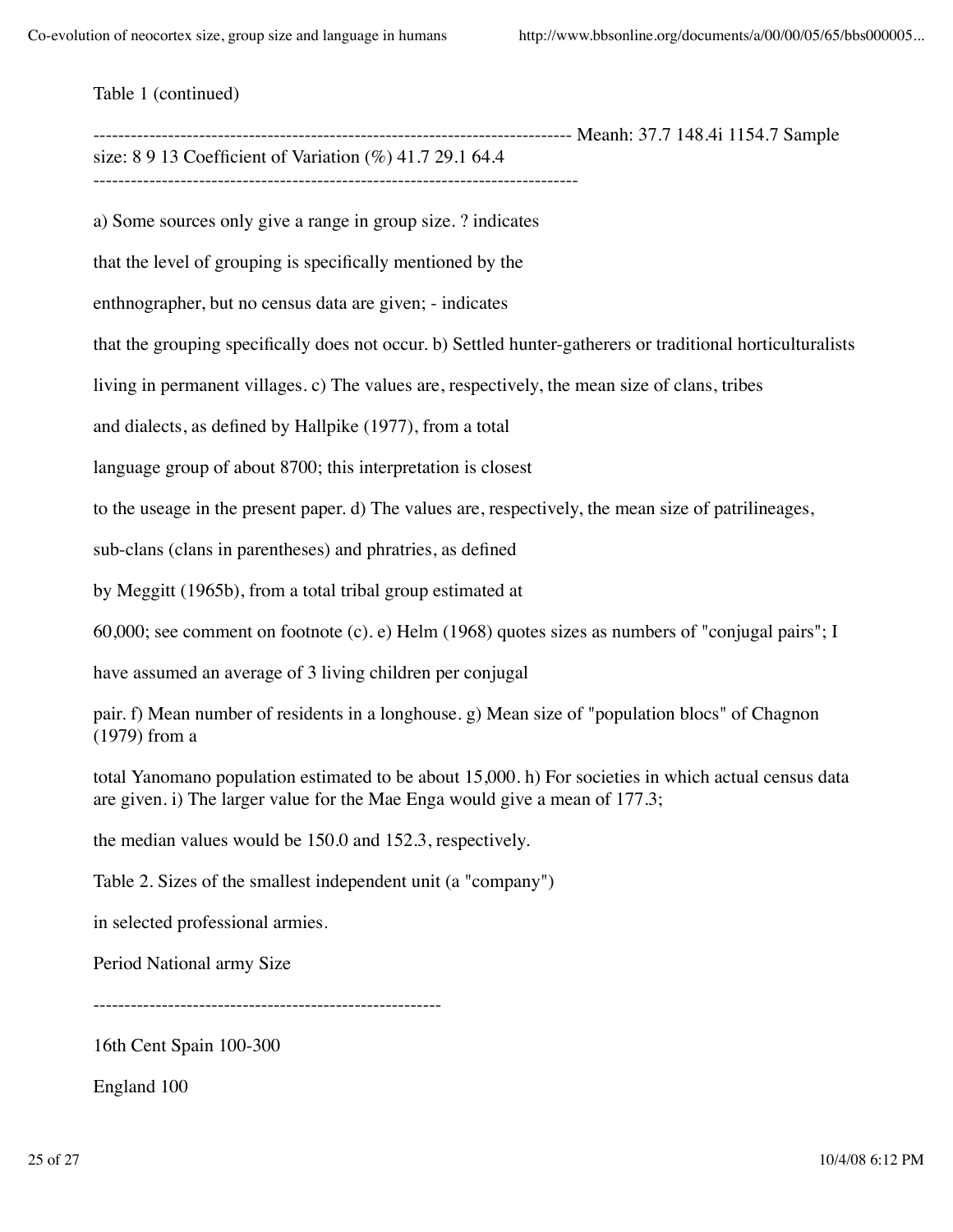17th Cent Sweden/Germany 106

England: c.1650 110

c.1670 80

20th Cent USA: 1940 223

1945 193

1960 212

Britain: 1940 124

USSR: 1940 139

France: 1940 185

Italy: 1940 198

Germany: 1940 185

1943 147

Japan: 1940 190

------------------------------------------------------

Source: MacDonald (1955)

Table 3. Grooming time requirements for hominoids, based on

group sizes predicted by neocortex ratio.

Genus Neocortex Predicted Grooming time

ratioa group requirement

sizeb (%)c -------------------------------------------------------------- Gibbon 2.08 14.8 3.4 Orang utan 2.99 50.7 13.8 Gorilla 2.65 33.6 8.8 Chimpanzee 3.2 65.2 17.9 Human 4.10 147.8 41.6

-------------------------------------------------------------- a) Based on neocortex and total brain volumes given by

Stephan et al (1978) or Dunbar (1992a). b) Predicted by equation (1) c) Predicted by equation (2)

Table 4. Topics of conversation in naturally formed groups in

a university refectory.